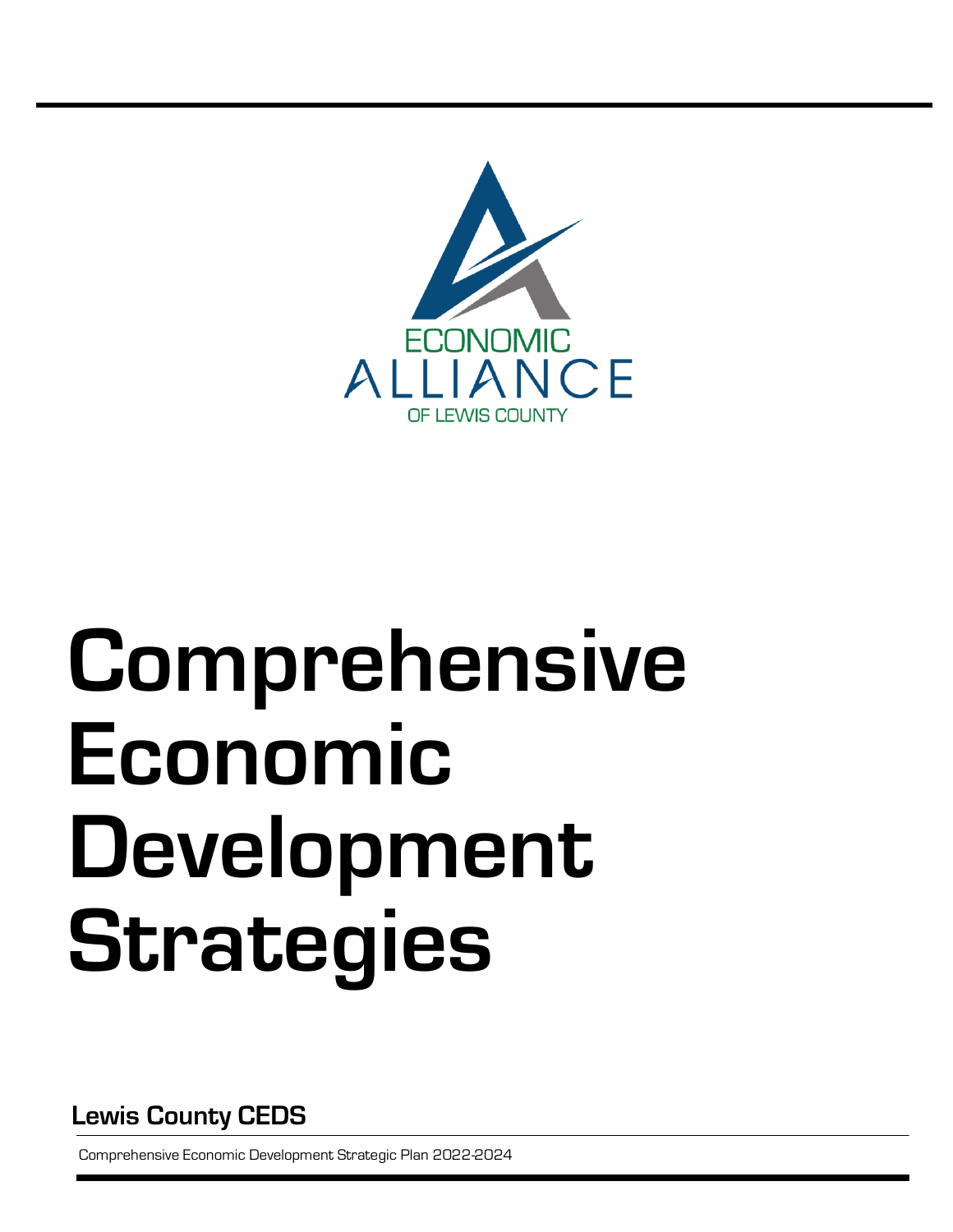# **Contents**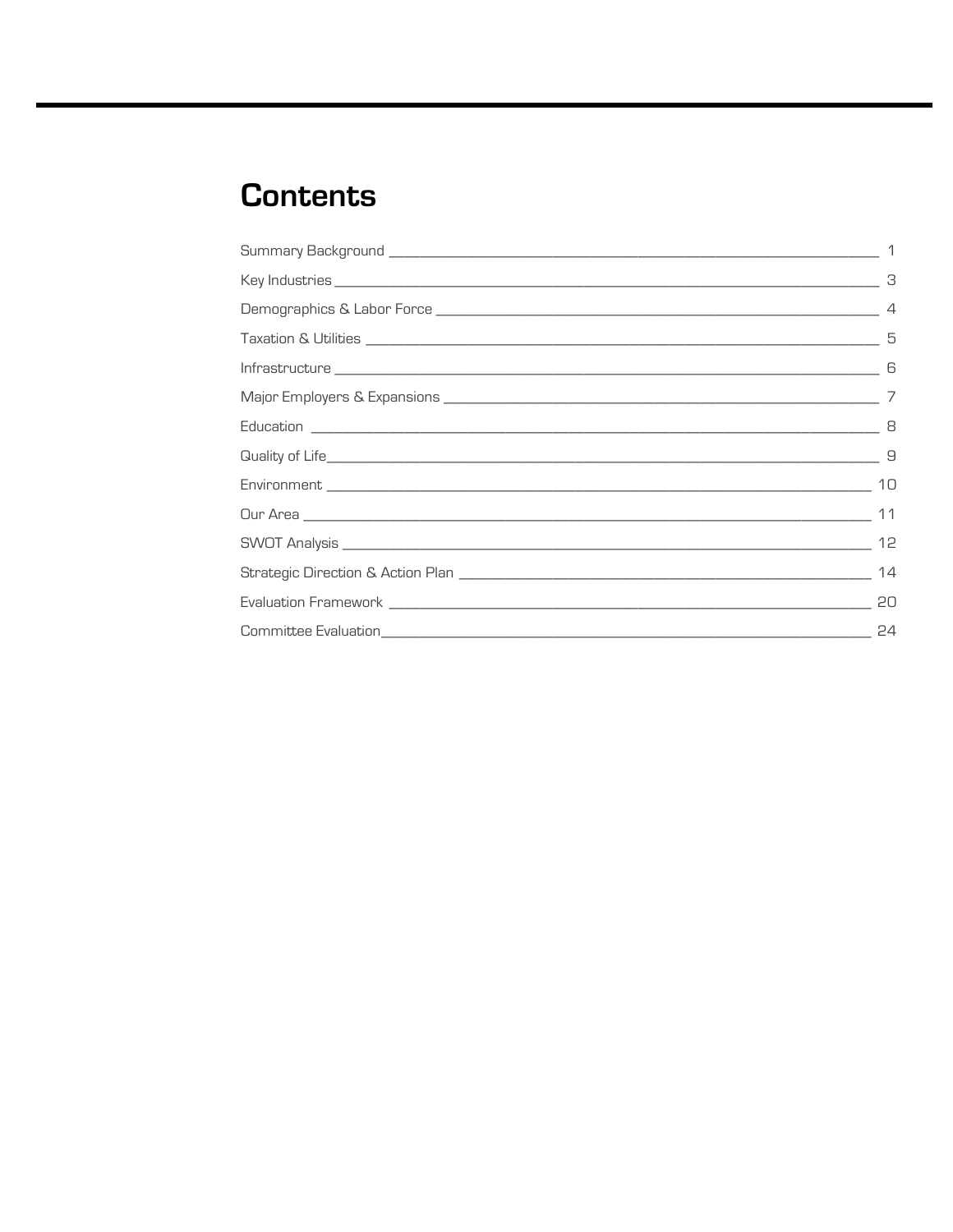# <span id="page-2-0"></span>**Summary Background**

# **Lewis County**



A distinguished region sits among the dense forestlands and scenic mountain ranges of Southwest Washington. The halfway point between Portland and Seattle, the Lewis County area is characterized by its natural beauty, rich history, independent spirit, and rural heritage. The county is the namesake of the celebrated explorer, Meriwether Lewis, known for his expeditions and discoveries

across the Pacific Northwest. The residents who settled the area some 200 years later were beneficiaries of Lewis's adventurous nature, optimism, and courage. They built communities that reflected the same pioneering spirit and left a legacy of hard work, determination, and community-mindedness.

Throughout its history, Lewis County has thrived economically. Its abundant natural resources have brought prosperity to local residents and benefitted the world for over a century. Its forest products industry is one of the largest in the Northwest. The intrigue of its recreational opportunities attracts outdoor enthusiasts from east to west. Its location along the Interstate 5 corridor, equidistant to two large, rapidly growing cities, gives it a distinct advantage in logistics, manufacturing, and telecommunications. Local Centralia College is the longest continuously running community college in Washington State and is unrivaled in terms of performance and support to the community.

Like many communities, Lewis County has not been without its share of challenges. TransAlta, the only remaining coal-fired power plant in the Washington State, has been on a mandated closure following an agreement with state authorities to transition away from coal. TransAlta is one of the largest employers and contributors to the community and has been forced to lay off workers and reduce its footprint in the area. Portions of the county are also located on a floodplain, which is subject to occasional catastrophic flooding. In addition, the county's eastern portions are isolated from highway and rail access and lack adequate infrastructure in some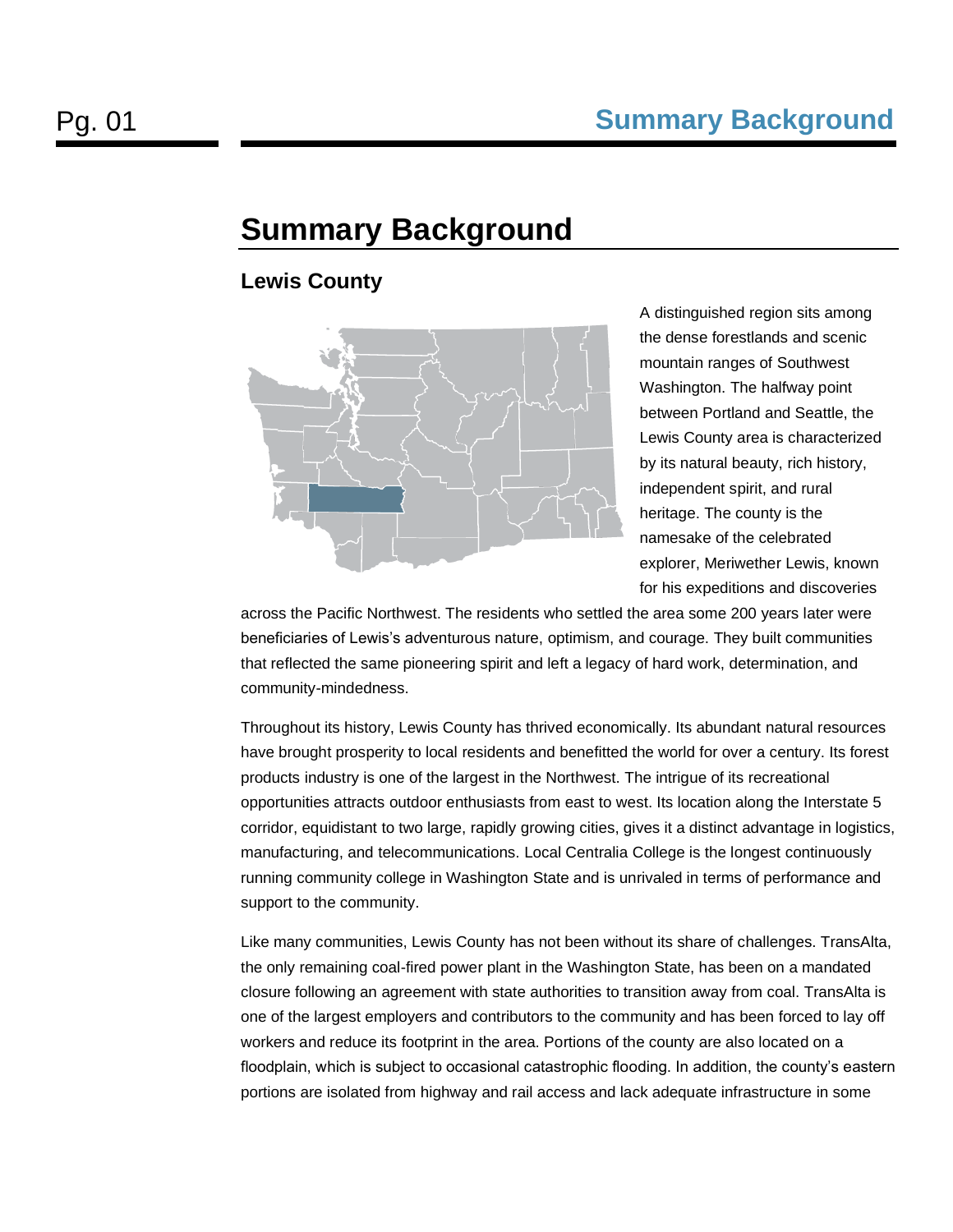areas. The region also experiences higher than average unemployment, a lack of skilled labor, and below average wages.

A new dawn is rising on Lewis County, however, and it is driven by the community's forwardthinking people, a renewed focus on community-building, rapid growth in the surrounding regions, and a changing economic landscape. The broader Western Washington region is experiencing unprecedented expansion and economic activity, and Lewis County is poised to take advantage of it. Industry innovations and advancements are occurring in the county's backyard—innovations that will impact lifestyles, communities, and economies on a global level. New opportunities for growth and change are emerging every day.

The following strategic plan is written in the same spirit of optimism as Meriwether Lewis, in the hope that it will guide Lewis County boldly into the future.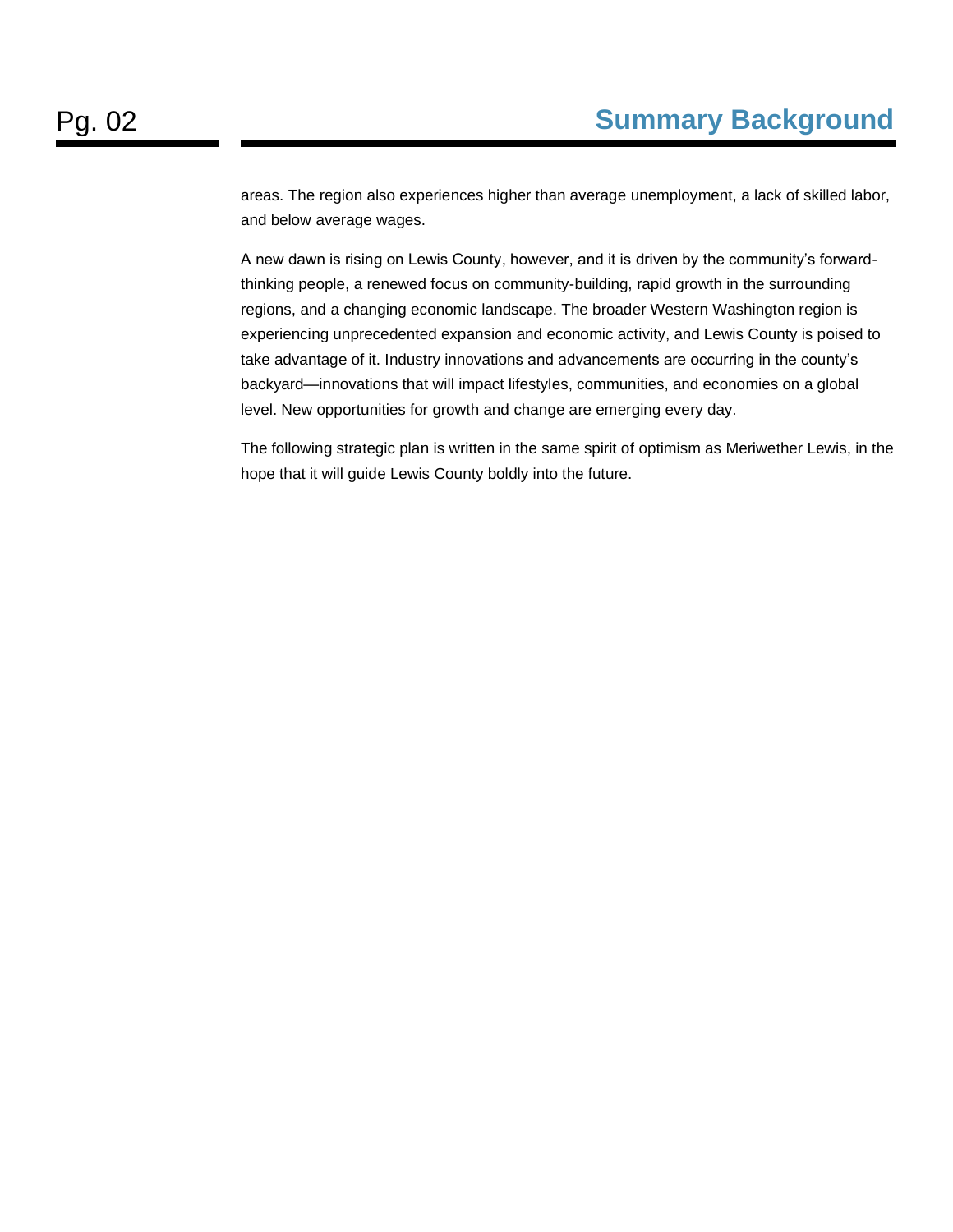# <span id="page-4-0"></span>**Key Industries**

### **Wood Products**

Lewis County is located in the wood basket and is one of the largest timber producing counties in the Northwest. Our largest wood manufacturers are Cascade Hardwoods, Northwest Hardwoods, and Hardel Mutual Plywood. Our wood products include douglas fir, hemlock, maple, and alder.

# **Food Processing**

Lewis County is home to major food processing companies as well as niche agricultural farms. National Frozen Foods pioneered the process to freeze and store vegetables in the 1920s. Today they run a highly automated system using robotics to process and package food. Callisons Inc. is the largest mint oil processor in the world with products in oral care, confectionaries, and gum. Darigold produces dry milks and supplies them throughout the world.

# **Glass, Plastics, Chemicals**

Two major highways and four major railroads make us a competitive location for manufacturing. We have companies that produce float glass, tempered glass (for solar panels), plastic piping, netting, and specialized composites. In addition, Lewis County is home to companies that produce chemicals for power plant operations as well as companies that recycle carbon fiber and soda ash.

# **Telecommunications**

We have a major north-south fiber link with multiple fiber lines that are available for access on a wholesale level. We are also served by various ISP's and wireless carriers. Toledo Tel is a local ISP that offers phone and data services. Lewis County is ideal for technology startups. We have a number of computer and technology based companies that have found their location to be one that they operate competitively.

# **Healthcare**

Providence Centralia Hospital a non-profit organization which employs 800 people. Providences' teams are trained in lymphedema therapy, neurological therapy, occupational therapy, pediatric therapy, speech therapy, wound care, oncology, and chemotherapy. In addition, their diagnostic imaging services include: breast specific gamma imaging, bone density screenings, CT-Scans, X-Rays, digital mammograms, digital radiology, fluoroscopy, MRIs, nuclear medical exams, and ultrasound.

# *Forests*

Working Forest: 708,870

Restricted Forest: 665,777

Total Forest: 1,374,647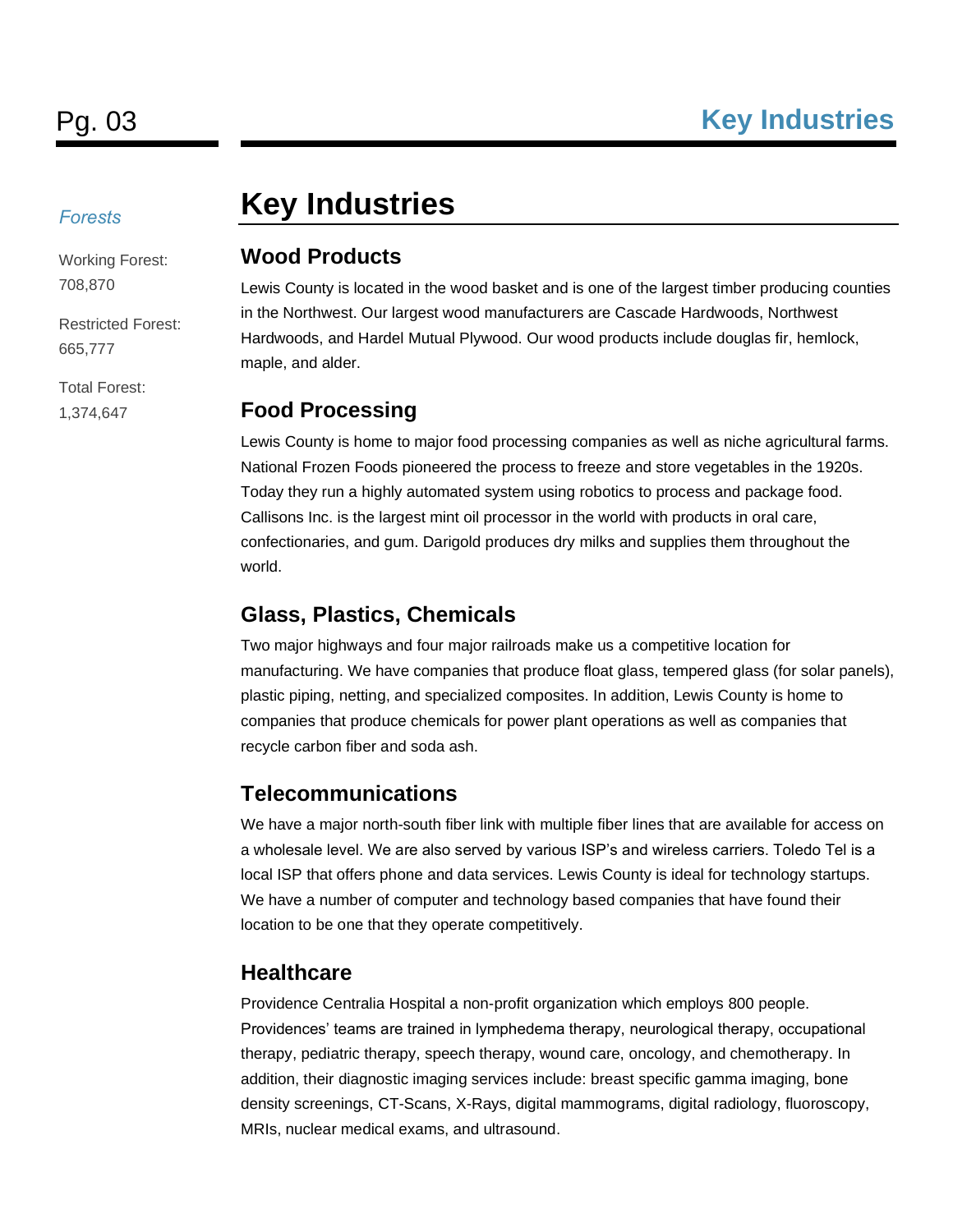# Pg. 04 **Demographics & Labor Force**

# <span id="page-5-0"></span>**Demographics & Labor Force**

*Population by Age*

Under 18: 16,858

25 - 34: 9,200

35 - 44: 9,060

55 - 64: 11,569

### **Population – 2022**

| <b>Name</b>                      | <b>Population Estimate</b> |
|----------------------------------|----------------------------|
| <b>Lewis County</b>              | 81,845                     |
| <b>Centralia</b>                 | 17.216                     |
| <b>Chehalis</b>                  | 7.734                      |
| Unincorporated                   | 45.475                     |
| Source: US Census Bureau; Jobseq |                            |

Source: Jobseq

75 - Older: 6,446

### **Commuting Patterns – 25-mile radius from Chehalis**

| <b>Name</b>                             | <b>Number</b> | Value      |
|-----------------------------------------|---------------|------------|
| <b>Reside &amp; Work in County</b>      | 11.190        | 28.1%      |
| <b>Out-Commute from County</b>          | 17,860        | 44.4%      |
| In Commute from Thurston County         | 8,737         | <b>22%</b> |
| In Commute from Other Counties          | 1.796         | 3.9%       |
| <b>Unemployed &amp; Umployment Rate</b> | 2.169         | 4.7%       |

Source: [US Census Bureau;](http://www.census.gov/hhes/commuting/) [Employment Security Department;](https://fortress.wa.gov/esd/employmentdata/reports-publications/regional-reports/labor-area-summaries) Jobseq

## **Average Annual Wages by Select Industries**

| <b>Name</b>                                            | Wage     | <b>Jobs</b> |
|--------------------------------------------------------|----------|-------------|
| <b>Health Care and Social Assistance</b>               | \$52,393 | 4,464       |
| <b>Manufacturing</b>                                   | \$63,798 | 3,248       |
| <b>Transportation &amp; Warehousing</b>                | \$52,152 | 1,180       |
| <b>Retail Trade</b>                                    | \$36,799 | 3,604       |
| <b>Educational Services</b>                            | \$48,545 | 1,992       |
| <b>Information Technology &amp; Telecommunications</b> | \$57,421 | 185         |
| <b>Total</b>                                           |          | 25,901      |

Source: Jobs eq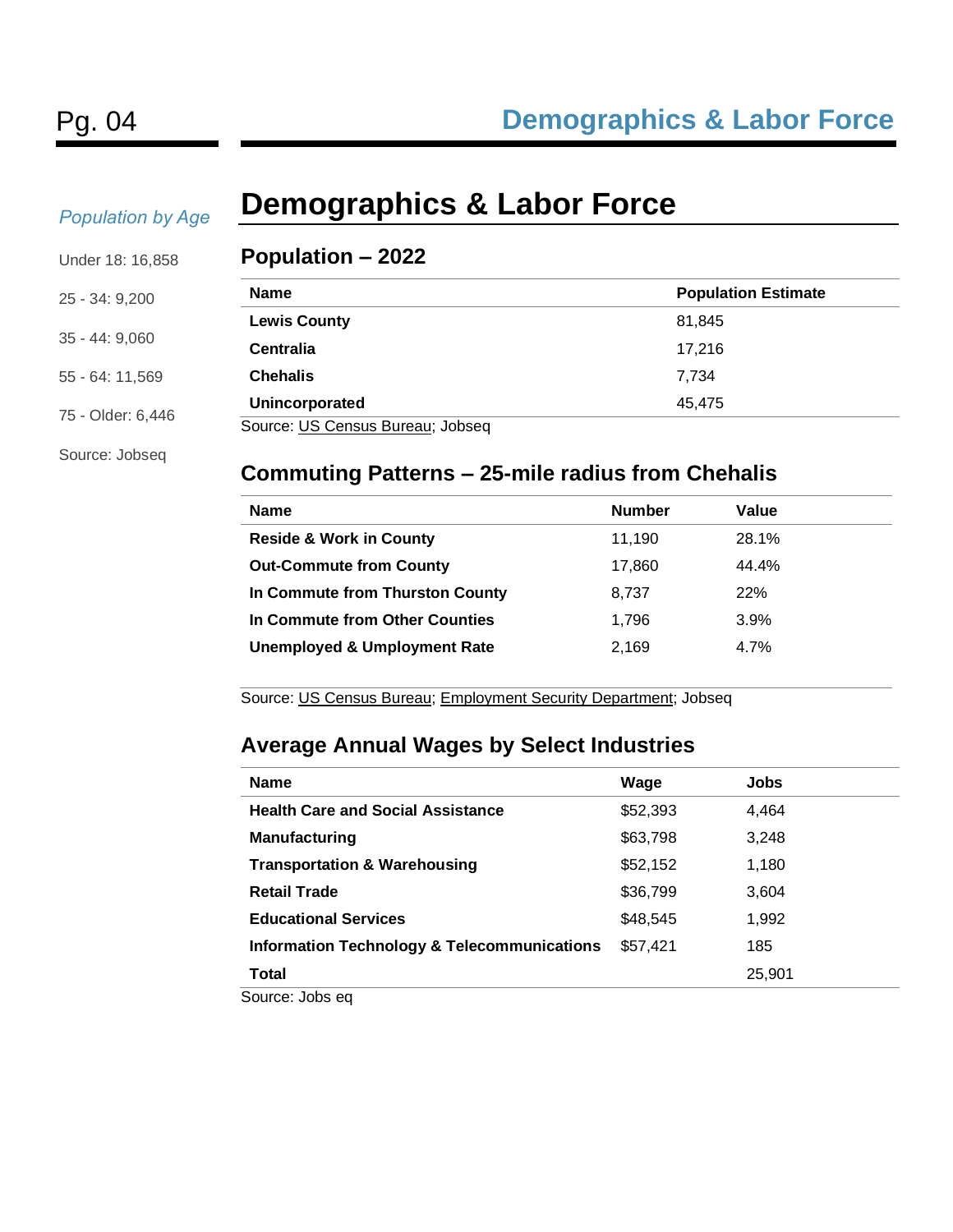# <span id="page-6-0"></span>**Taxation & Utilities**

# *Tax Facts*

gains

# No corporate income tax No personal income tax No inventory tax No unitary tax No impact fees No local B&O tax No tax on interest, divdends, or capital

# **Major Local & State Taxes**

| <b>Name</b>                                     | Tax      |
|-------------------------------------------------|----------|
| <b>Sales Tax (Unicorporated areas)</b>          | 7.8%     |
| Sales Tax (Incorporated areas)                  | 8.2%     |
| <b>WA B&amp;O Tax (Manufacturers)</b>           | \$.00484 |
| <b>Property Tax Chehalis (Industrial areas)</b> | \$11.36  |
|                                                 |          |

Source: Department of Revenue - [Sales,](http://dor.wa.gov/Content/GetAFormOrPublication/FormBySubject/forms_LSUAlpha.aspx) [B&O;](http://dor.wa.gov/Content/FindTaxesAndRates/BAndOTax/BandOrates.aspx) Lewis County Assessor

# **Incentives – (Available to qualifying businesses)**

| <b>Name</b>                                                            | <b>Incentive</b>                         |  |
|------------------------------------------------------------------------|------------------------------------------|--|
| <b>Machinery Sales Tax Exemption</b>                                   | On manufacturing equipment               |  |
| <b>B&amp;O Tax Credit</b>                                              | For new manufacturing employees          |  |
| <b>Building Sales &amp; Use Deferral/Waiver</b>                        | Construction of manufacturing facilities |  |
| <b>Industrial Revenue Bonds</b>                                        | Offers lower interest rates              |  |
| <b>Customized Worker Training Grants</b>                               | <b>Washington State</b>                  |  |
| <b>R&amp;D Tax Credits</b>                                             |                                          |  |
| Source: Department of Revenue - Sales Tax Exemption, B&O Credit, Other |                                          |  |

### **Utilities**

Lewis County has the lowest priced power in Western Washington. Local power comes primarily from hydro and nuclear power.

| <b>Type</b>                            | <b>Provider</b>                                |
|----------------------------------------|------------------------------------------------|
| <b>Electricity</b>                     | Lewis Co. Public Utility District              |
| <b>Water &amp; Sewer</b>               | City                                           |
| <b>Natural Gas</b>                     | Puget Sound Natural Gas & Williams Natural Gas |
| <b>Telecommunications</b>              | Toledo Tel & Century Link                      |
| Source: PUD; PSE; Williams; Toledo Tel |                                                |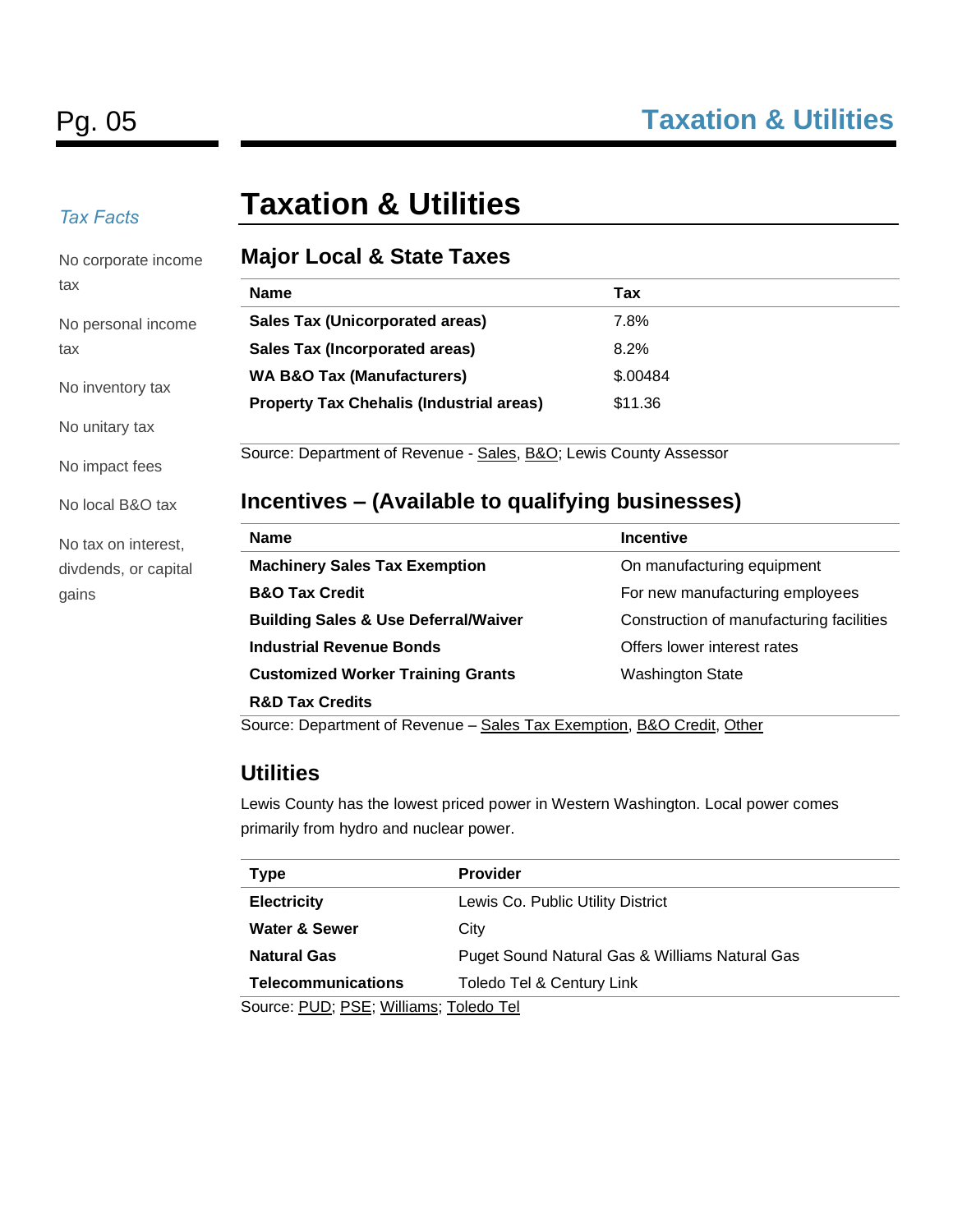# *Shipping Facts*

UPS & FedEx are the private shipping carriers that serve our community.

*UPS*: The last flight out is from Boeing Field at 6:45 PM. The last pick up in our area is 4:00 PM for air and 5:00 PM for ground. UPS can negotiate pick up times.

*FedEx*: The last pickup time for air is at 1:00 PM and for ground it is at 3:30 PM in our area. Fedex can negotiate pick up times. If a contract already exists with FedEx at a different location they will do their best to fulfill that contract here.

# <span id="page-7-0"></span>**Infrastructure**

### **Major Roadways**

Lewis County is located on Interstate-5 midway between Portland & Seattle. Highway 12 is a major state highway that runs East/West.

| City               | <b>Distance</b> | <b>Avg. Driving Time</b> |
|--------------------|-----------------|--------------------------|
| <b>Portland</b>    | 85 Miles        | 90 Minutes               |
| <b>Seattle</b>     | 85 Miles        | 90 Minutes               |
| Vancouver B.C.     | 228 Miles       | 4 Hours and 30 Minutes   |
| <b>Los Angeles</b> | 1050 Miles      | 15 Hours and 30 Minutes  |
|                    |                 |                          |

Source: Google Maps

### **Major Railways**

All major railroads serve Lewis County. There are public rail reloading facilities available. Additional reload sites served by rail spurs are also available.

| <b>Name</b>                                | <b>Orientation</b> |
|--------------------------------------------|--------------------|
| <b>Burlington Northern Santa Fe (BNSF)</b> | North/South        |
| <b>Union Pacific (UP)</b>                  | East/West          |
| <b>Genesee Wyoming</b>                     | West               |
| Tacoma Rail                                | North/South        |
| Source: Department of Transportation       |                    |

### **Airports**

The Chehalis-Centralia Airport is a general aviation airport which can meet most corporate needs. The international airports serve markets in Europe, Central America, & Asia.

| <b>Corporate Aviation</b> | 2 Miles                                         |   |
|---------------------------|-------------------------------------------------|---|
| Commercial                | 80 Miles                                        | 3 |
| Commercial                | 85 Miles                                        | 3 |
|                           | Source: Chebalis-Centralia Airport: SEATAC: PDX |   |

<u>alia Airport; [SEATAC;](https://www.portseattle.org/Sea-Tac/Pages/default.aspx) [PDX](http://www.flypdx.com/PDX)</u>

# **Deep Water Ports**

The [Port of Tacoma,](http://portoftacoma.com/) 54 miles north of Chehalis, provides both containerized and break bulk shipping. The [Port of Olympia,](http://www.portolympia.com/9/Seaport) 20 miles north of Chehalis, provides break bulk shipping.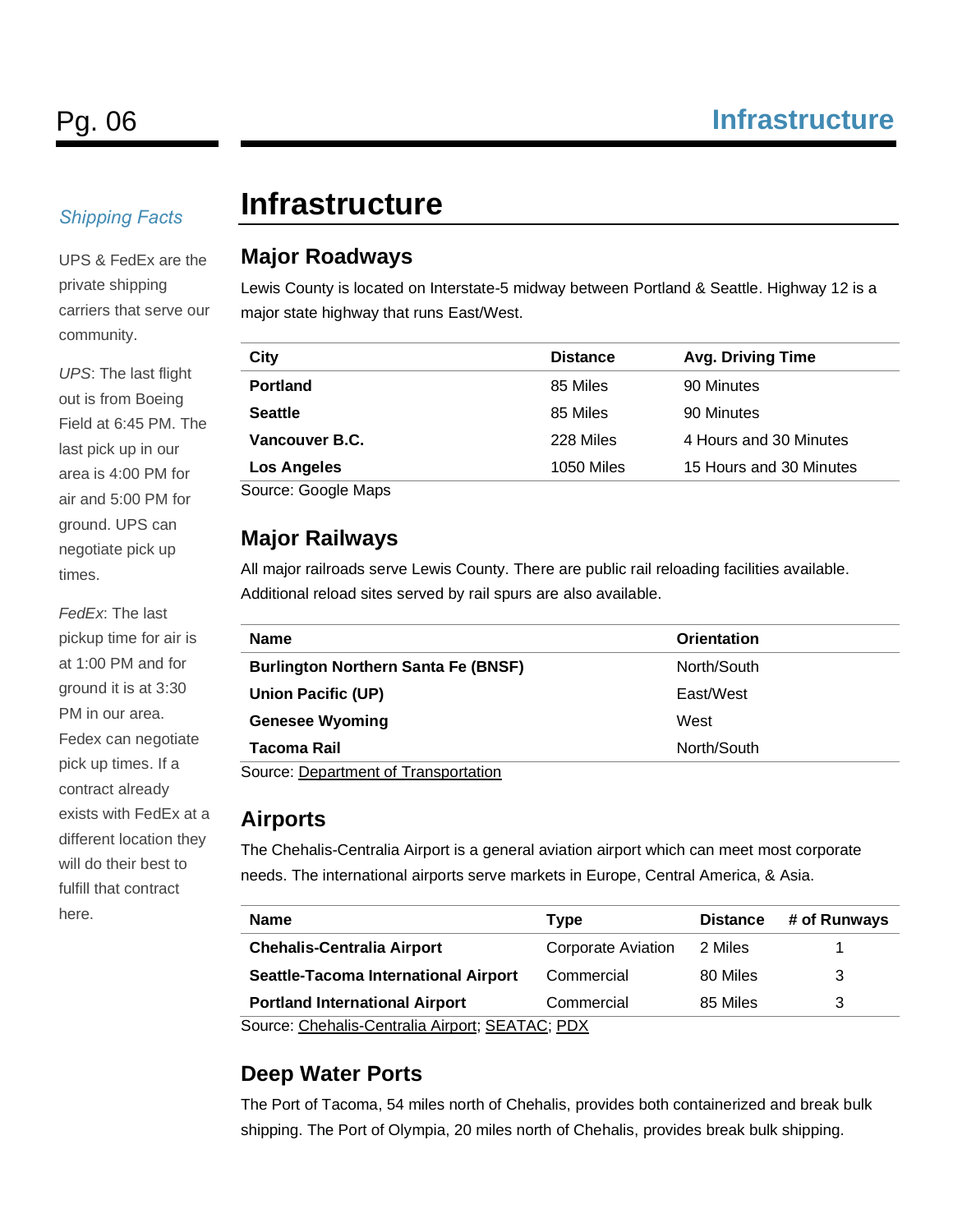# <span id="page-8-0"></span>**Major Employers & Expansions**

### *Union Employers*

TransAlta – Energy

Darigold – Food

Fred Meyer - **Distributor** 

*Other Facts*

non-union

Most distributors in Lewis County are

Most construction companies in Lewis County are non-union **Major Private Employers**

| <b>Name</b>                           | City      | <b>Service</b>                 | # Emp. |
|---------------------------------------|-----------|--------------------------------|--------|
| <b>Providence Hospital</b>            | Centralia | Healthcare                     | 800    |
| <b>Fred Meyer Distribution Center</b> | Centralia | Distribution Center            | 400    |
| <b>Hampton Lumber Mills</b>           | Randle    | Sawmills                       | 296    |
| <b>UNFI</b>                           | Centralia | <b>Food Distribution</b>       | 300    |
|                                       |           |                                |        |
| <b>Cardinal FG Co.</b>                | Chehalis  | Glass Manufacturimg            | 241    |
| <b>Morton General Hospital</b>        | Morton    | <b>Occupational Therapists</b> | 172    |
| <b>Sierra Pacific</b>                 | Centralia | Lumber Mills                   | 172    |
| Pacific Cataract & Laser Inst.        | Chehalis  | Physicians & Surgeons          | 160    |

Source: InfoUSA

## **Major Distribution/Manufacturing Operations**

| <b>Company Name</b>                   | City      | Type  | <b>Products</b>            | # Emp. |
|---------------------------------------|-----------|-------|----------------------------|--------|
| <b>Fred Meyer Distribution Center</b> | Chehalis  | Dist. | <b>Distribution Center</b> | 400    |
| <b>National Frozen Foods Corp</b>     | Chehalis  | Mfg.  | Food Processor             | 400    |
| <b>Cardinal FG Co.</b>                | Winlock   | Mfg.  | Glass                      | 241    |
| <b>Hardel Mutual Plywood Corp</b>     | Chehalis  | Mfg.  | Plywood                    | 225    |
| <b>Braun Northwest</b>                | Chehalis  | Mfg.  | Ambulances                 | 118    |
| <b>Pace Edward</b>                    | Centralia | Mfg.  | <b>Truck Accessories</b>   | 100    |
| Ryerson                               | Centralia | Mfg.  | <b>Distributor</b>         | 80     |
| $\sim$ I.C.IIOA                       |           |       |                            |        |

Source: InfoUSA

# **Expansions/Closures**

| <b>Company Name</b>    | Citv      | <b>Products</b>          | Exp./Clos. | # Emp. |
|------------------------|-----------|--------------------------|------------|--------|
| <b>Richie Brothers</b> | Chehalis  | <b>Equipment Auction</b> | Expansion  |        |
| Ryerson                | Centralia | <b>Distributor</b>       | Expansion  |        |
| <b>Price Container</b> | Centralia | Containers               | Expansion  |        |

Source: Economic Alliance of Lewis County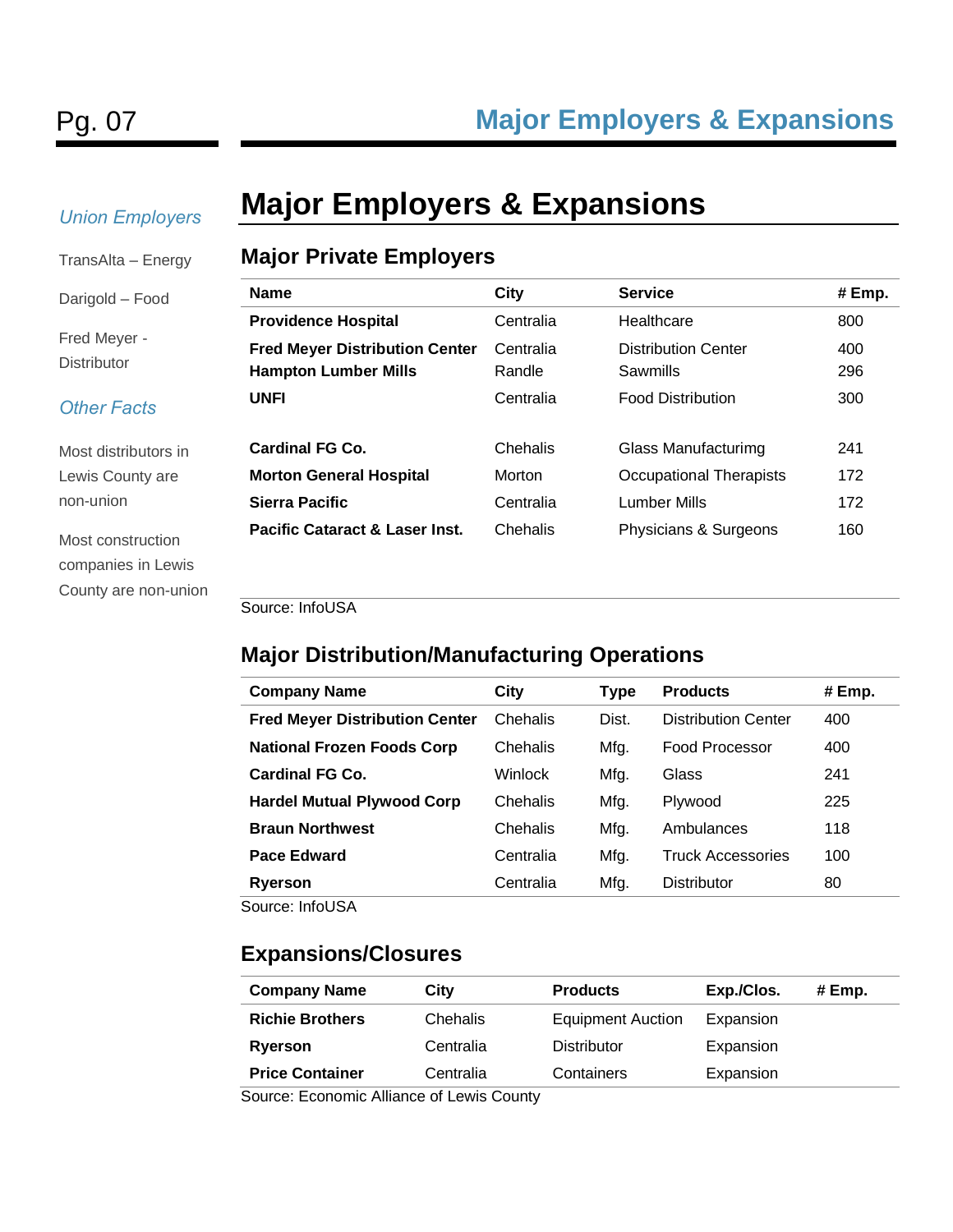## *Research Institutions*

The nearest large scale research institution would be the University of Washington located in Seattle, WA. It is one of the most prestigious medical schools in the country.

### *Overview*

Schools spend roughly \$10,260 per student and there are roughly 19 pupils per teacher.

# <span id="page-9-0"></span>**Education**

# **K-12 Public School System**

| <b>School System</b>             | City      | Elem. | Middle | Hiah | <b>Enrollment</b> |
|----------------------------------|-----------|-------|--------|------|-------------------|
| <b>Chehalis School District</b>  | Chehalis  | 3     |        |      | 2.963             |
| <b>Adna School District</b>      | Adna      |       |        |      | 593               |
| <b>Centralia School District</b> | Centralia | 5     |        |      | 3.605             |
|                                  |           |       |        |      |                   |

Source: [USA.com](http://www.usa.com/lewis-county-wa-school-district.htm)

# **Private Elementary & High Schools**

| <b>Name</b>                          | City      | <b>Grade Levels</b> | <b>Enrollment</b> |
|--------------------------------------|-----------|---------------------|-------------------|
| <b>St. Joseph School</b>             | Chehalis  | Pre-K to Grade 8    | 118               |
| <b>Lewis County Adventist School</b> | Chehalis  | Pre-K to Grade 10   | 64                |
| <b>Centralia Christian School</b>    | Centralia | Pre-K to Grade 8    | 171               |
| Source: USA.com                      |           |                     |                   |

# **Post-Secondary Education**

| <b>Name</b>                                | City      | Type          | <b>Enrollment</b> |
|--------------------------------------------|-----------|---------------|-------------------|
| <b>Centralia College</b>                   | Centralia | Community     | 1.486             |
| <b>South Puget Sound Community College</b> | Olympia   | Community     | 2,378             |
| <b>Saint Martin's University</b>           | Lacey     | 4-yr. Private | 1,071             |
| <b>Evergreen State College</b>             | Olympia   | 4-yr. Public  | 4.284             |

Source: Respective Colleges

# **Education Attainment**

| <b>Name</b>                      | 2021    | 2021   |
|----------------------------------|---------|--------|
| <b>Less Than High School</b>     | 12.5%   | 4,923  |
| <b>High School Diploma</b>       | 28.1%   | 11,050 |
| <b>Some College</b>              | 28.5%   | 11,195 |
| <b>Associate's Degree</b>        | 13.7%   | 5.374  |
| <b>Bachelor's Degree</b>         | 11.3%   | 4,442  |
| <b>Graduate Degree or Higher</b> | $6.0\%$ | 2.349  |
| <b>Total</b>                     |         | 39,333 |

Source: [US Census](http://quickfacts.census.gov/qfd/states/53/53041.html) & Jobseq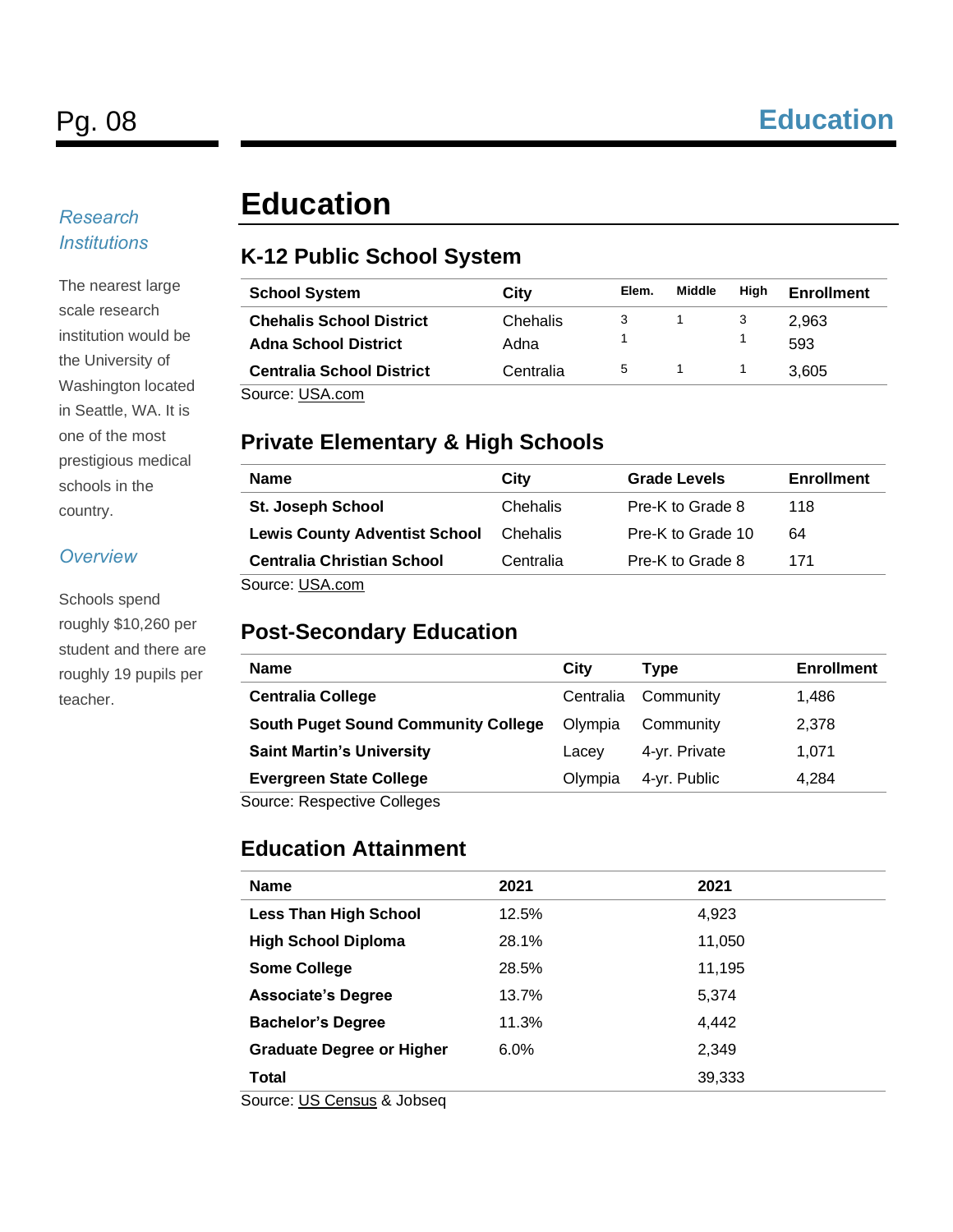#### *Professional Sports:*

Seattle Seahawks, Seattle Mariners, Seattle Sounders.

#### *College Sports:*

The WSU Cougars & the UW Huskies.

#### *Performing Arts:*

Evergreen Playhouse and Centralia College.

#### *Retail Centers:*

Centralia is home to various factory outlets and Chehalis is home to many main chain stores.

#### *Golf Courses:*

We have two golf courses, Riverside Golf Club & Newaukum Golf.

#### *Parks:*

We have an aquatics center, city parks, and various trails.

#### *Museums:*

There are veterans museums and historical museums in our community.

# <span id="page-10-0"></span>**Quality of Life**

## **Cost of Living**

Overall the county places at just about average in terms of cost of living compared to the national average. The only significant differences are the cheap utility rates in our community and the higher cost of healthcare as a result of our being a relatively rural county.

| <b>ACCRA Cost of Living</b>       | <b>Score</b> |  |
|-----------------------------------|--------------|--|
| Overall                           | 102          |  |
| <b>Grocery Items</b>              | 104.8        |  |
| <b>Housing</b>                    | 100          |  |
| <b>Utilities</b>                  | 87           |  |
| <b>Transportation</b>             | 105          |  |
| <b>Health Care</b>                | 116          |  |
| <b>Misc. Goods &amp; Services</b> | 101          |  |
| Course: Doot Dispose              |              |  |

Source: [Best Places](http://www.bestplaces.net/cost_of_living/city/washington/centralia)

# **Housing & Apartments**

The median home value is \$135,500 and the average rent for a two-bedroom apartment is \$733. Homes on average are appreciating at 0.7% a year.

| <b>Housing</b>                 | <b>Availability</b>                  |
|--------------------------------|--------------------------------------|
| $<$ \$377K                     | <b>Small Availability</b>            |
| > \$251K                       | Small Availability                   |
| > \$350K                       | Availability                         |
| 2-3 Bedroom Apartment          | \$500-\$1,000; Sizeable Availability |
| Source: Best Places; & USA.com |                                      |

### **Hospitals**

Providence Centralia Hospital has roots dating back to 1856 when the first Catholic nuns came out west to serve the poor. Today the hospital provides emergency, diagnostic, cancer, birthing and surgical services. The hospital has 127 beds and is a non profit organization.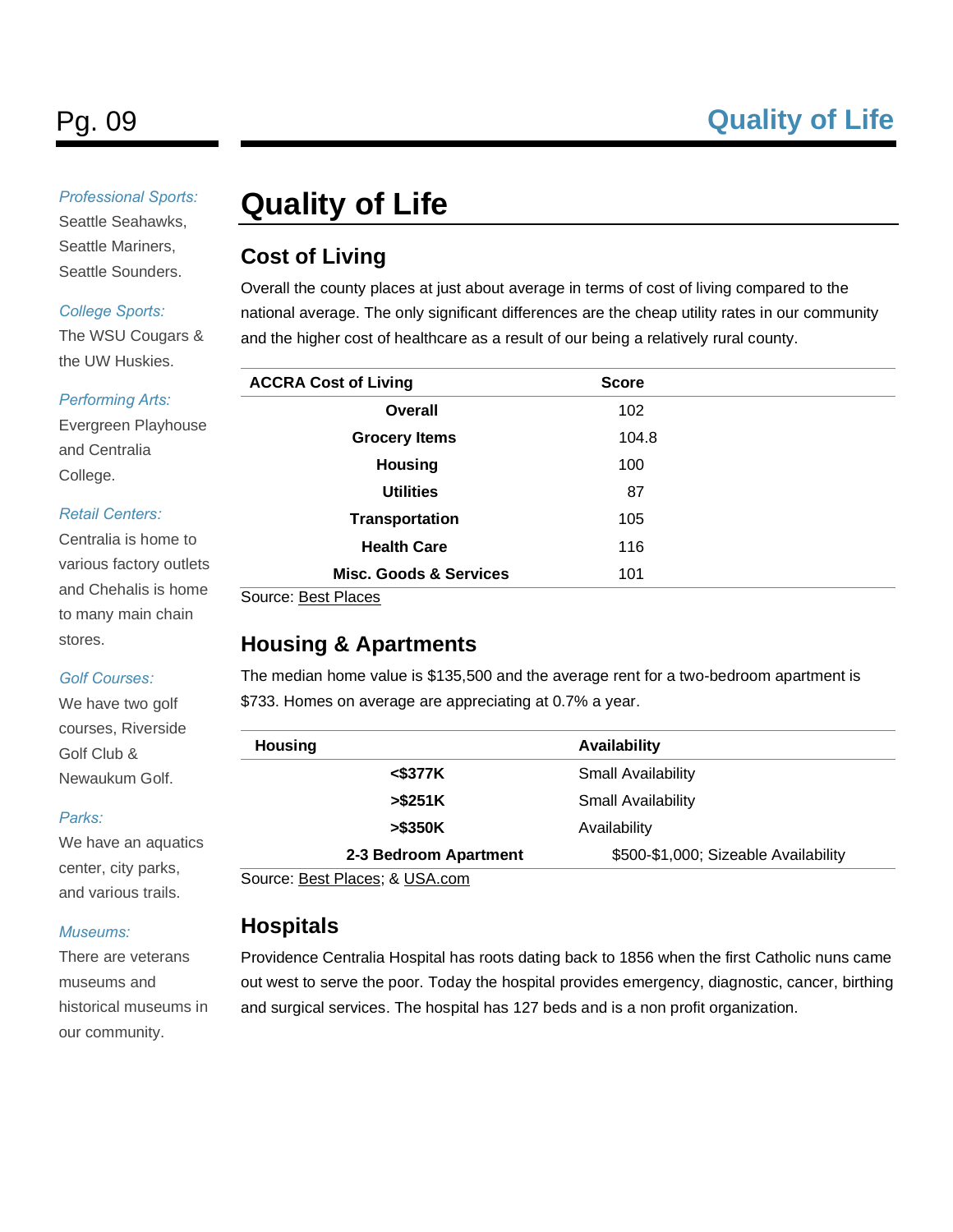# <span id="page-11-0"></span>**Environment**

# **Climate Conditions**

The climate is very temperate year round with only mild variations in temperature. There are on average 138 sunny days a year and roughly 165 days of precipitation.

| Category                                | Unit           |  |
|-----------------------------------------|----------------|--|
| <b>Average Daily Temperature - July</b> | $63^{\circ}$ F |  |
| Average Daily Temperature - January     | $41^{\circ}F$  |  |
| <b>Annual Average Temperature</b>       | $51^{\circ}$ F |  |
| <b>Annual Average Rainfall</b>          | 46.5 inches    |  |
| <b>Annual Average Snowfall</b>          | 6.1 inches     |  |
| <b>Average Wind Speed</b>               | $13.03$ mph    |  |
| Source: Best Places; & USA.com          |                |  |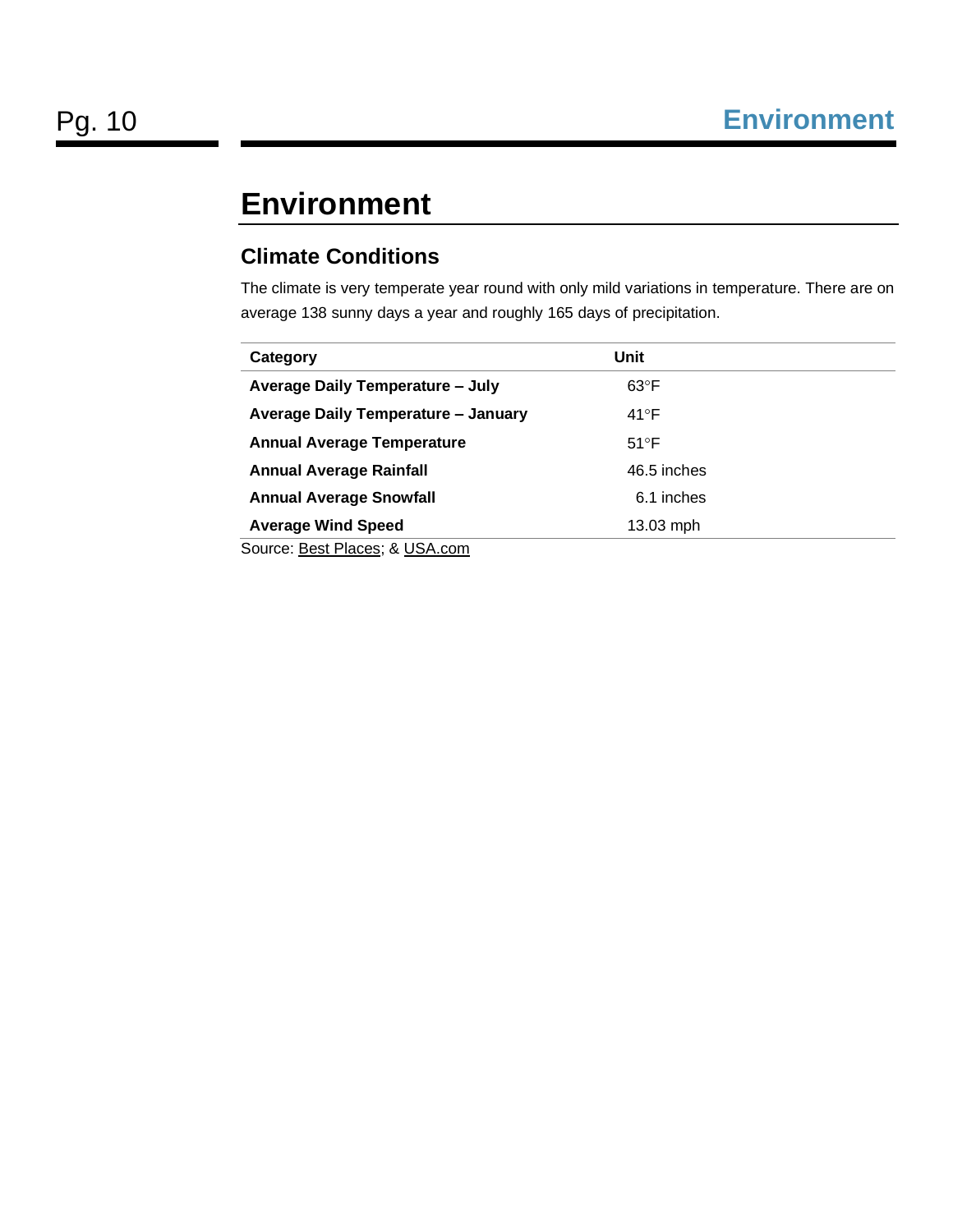# <span id="page-12-0"></span>**Our Area**

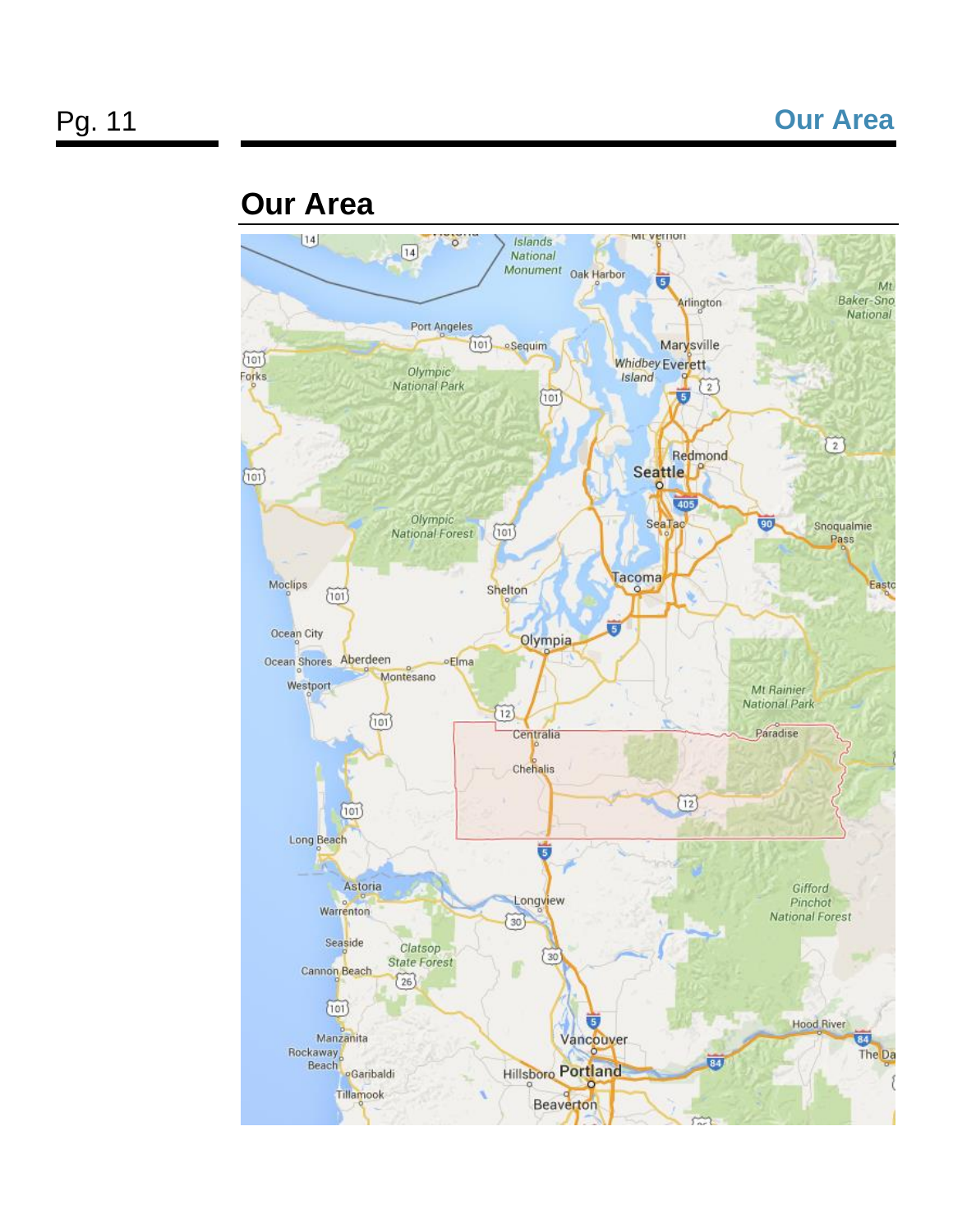# <span id="page-13-0"></span>**SWOT Analysis**

### **Chart**

The following chart summarizes major findings and recurring themes based on input and feedback received from 25 stakeholder interviews, 4 focus groups, and various additional meetings held in the community. The chart is updated to reflect current information of the period beginning 2022. Themes align with the mission of the Economic Alliance and support those of Lewis County. The beginning Strengths and weaknesses are considered "internal" to the community. Opportunities and threats are considered "external" to the community.

- Central location; equidistant between Portland & Seattle; advantageous for transportation & distribution
- Inexpensive utilities
- Available, inexpensive land (compared to markets closer to metro areas)
- Inexpensive labor costs
- Inexpensive housing, esp. compared to adjacent northern & southern regions
- Low tax burden (especially property tax rates)
- I-5 corridor access
- Railroad access
- Natural resource rich
- Highway 12 access to Eastern WA
- Strong community college presence; bachelor programs; low student attrition
- Proximity to Olympia & Thurston County area
- Fewer regulations compared to Thurston **County**
- 100+ mile radius of available talent
- Outdoor amenities, recreation opportunities
- Service-oriented residents; sense of community; collaborative culture
- Chehalis Foundation community involvement
- State-level legislator support; receptive political climate

# STRENGTHS WEAKNESSES

- **Flooding**
- TransAlta plant layoffs and closure
- Labor availability, skill level, work ethic, and soft skills
- Lack of infrastructure (i.e., sewer in Packwood, Winlock Urban Growth Area)
- Low average wage
- Brain drain; loss of local talent
- Lack of professional office space
- Lack of rural development
- Low lease rates (difficult to recoup investment on new construction)
- Development costs
- Permitting and environmental regulations
- Inter-generational poverty
- Educational & professional mentoring programs & opportunities for young people
- Available housing & rentals
- Vocational training opportunities
- Entertainment options (arts, culture, & restaurants); perception that the county lacks culture & arts, esp. among younger generations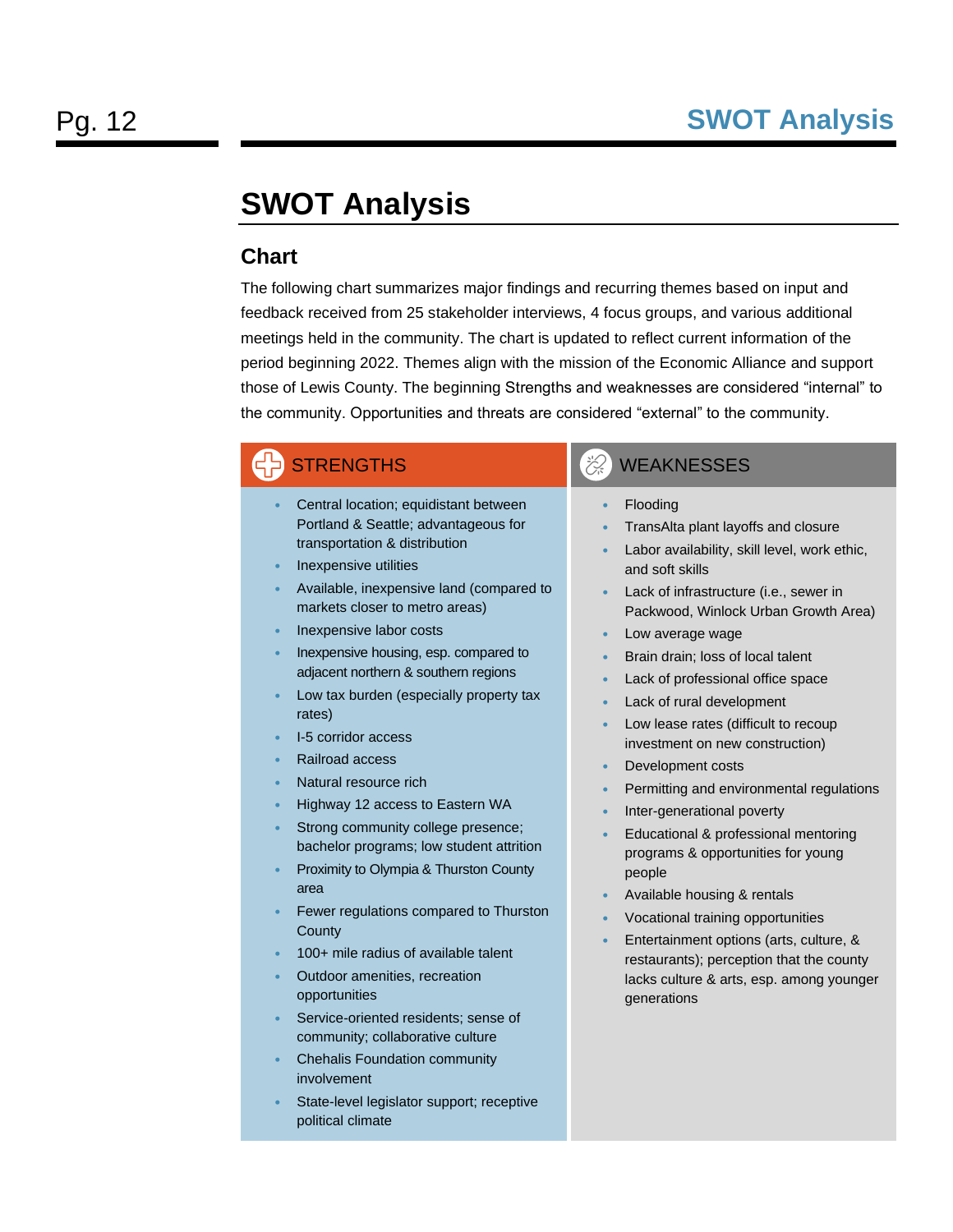- Conservative culture; traditional values
- Business-friendly
- Temperate climate
- Quality of life
- Community history
- Young professionals
- Partnerships of organizations to Economic Development that are countywide

### OPPORTUNITIES AND THREATS

- Further development of large-scale industrial sites
- TransAlta grant and coal transition fund
- TransAlta facility and IPAT industrial park development
- Taking better advantage of proximity between PDX & SEA
- Cultivating new projects through business retention and expansion program
- Small Business Development Center under the Alliance banner
- Flood mitigation promotion; develop a marketing (or counter-marketing) tool that would help alleviate fears about flooding
- The Alliance being a stakeholder convener and a champion of local issues
- Encourage developers to construct buildings, industrial facilities, and business parks
- Unite as a community to promote and support redevelopment within the smaller communities
- Partnership with Centralia College; expansion of Centralia College bachelor degree programs
- Educational attainment; growing STEM program in K-12
- Promotion of recreational opportunities

- Flooding
- Growth Management Act (GMA) restrictions
- Possible future economic downturns
- Political climate and partnership capacity between municipal, county, and economic development entities
- Potential increasing community polarization
- Declining enrollment in various local school districts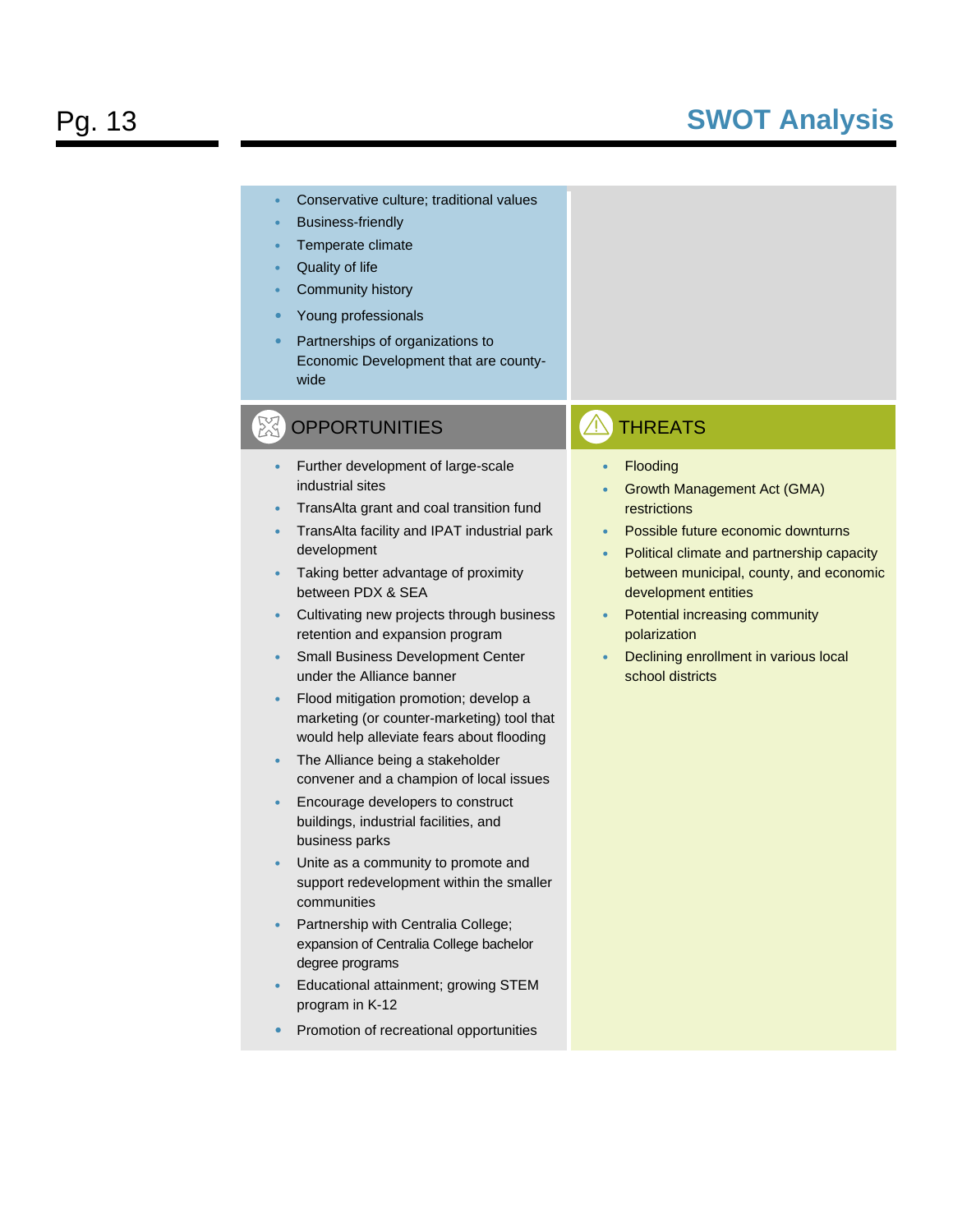# <span id="page-15-0"></span>**Strategic Direction & Action Plan**

### **Industrial Development Partnerships**

Partnerships with the Lewis County development community, including both public and private entities, are crucial to leveraging a collective effort and spurring the community-wide momentum needed to undertake and enhance large-scale development projects.

Lewis County's four main public industrial development partners are the Port of Centralia, the Port of Chehalis, the Industrial Commission, and the Industrial Park at TransAlta (IPAT). The Port of Centralia and Port of Chehalis both own two industrial parks, each with abundant available acreage. IPAT represents a rare opportunity for

#### **DEFINITION: SHOVEL-READY**

A shovel-ready site is one considered fully serviced by all utilities, fully permitted for the intended use, and offering no impediments for immediate development.

development in terms of size (4,400 acres), proximity to I-5 and major population centers, and infrastructure capacity.

The following strategies outline a methodology to 1) identify and cultivate potential new industrial development partnerships; 2) maintain and strengthen existing partnerships; and 3) broadly enhance current and future industrial development efforts.

- 1. Enhance existing industrial development partnerships and create new partnerships in an effort to continue to address community issues and conduct industrial and business development.
	- 1.1 Continue to conduct regular, targeted outreach to potential private sector development partners located within the county. This is also executed in coordination with BRE outreach efforts.
	- a. Identify community leaders and business owners that are also large landowners.
		- Utilize the county's Tax Assessor "Parcel Search" database to obtain property and contact information. Develop a schedule in the proposed contact management system (see Strategy 2.2.5.) to conduct periodic phone calls and annual in-person meetings.
		- Ensure understanding of the Alliance mission, and provide information about available development opportunities.
		- Work with interested landowners to facilitate processes on the front end (like zoning, environmental analysis, and permitting) that will expedite development.
	- 1.2 Identify and maintain regular contact with developers in Lewis County and in nearby Portland and Seattle who might have an interest in commercial and/or industrial development.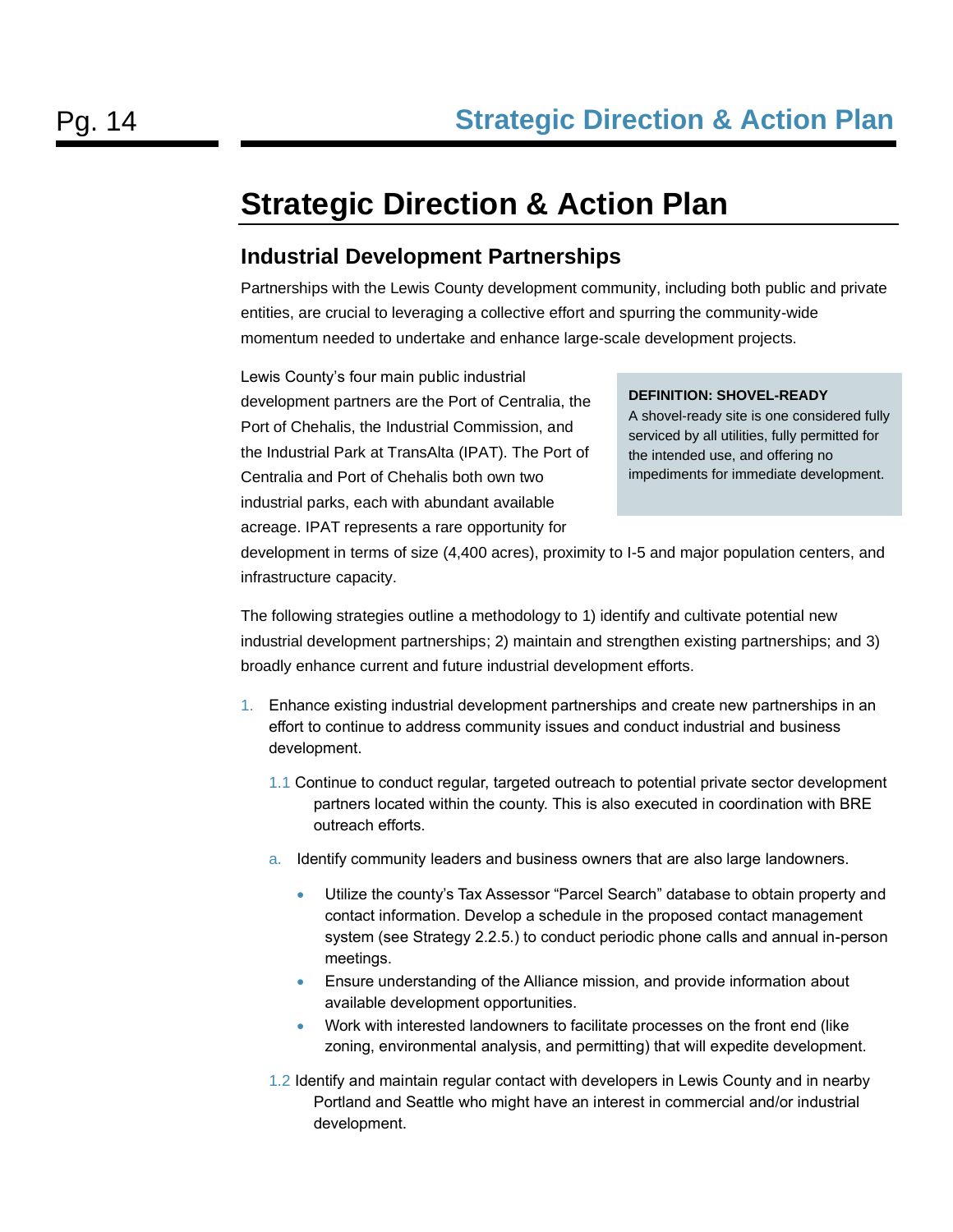- 1.3 Maintain and strengthen partnerships with each of the Ports and the Alliances's key public-sector industrial development partners.
- a. Conduct quarterly meetings with each entity to discuss progress on current and potential projects and prospects and identify needs.
- b. Develop a central document that keeps a running account of project progress, prospect updates, and infrastructure needs assessment.
- c. Document and promote the Alliance's contributions to its partnerships to the local community.
- d. Develop Memorandums of Understanding (MOUs) and/or contracts with each entity to ensure a clear understanding of expectations, roles, and responsibilities.
- e. Assist in identifying potential funding and financing options for further build-out of infrastructure (*See callout box*).

#### **POTENTIAL SOURCES FOR INFRASTRUCTURE FUNDING**

- County contributions
- State contributions
- State or federal grant funding
- EDA grant funding
- EB-5 funding
- f. Investigate the development of a "streamlined permitting process" for desirable developments.
- g. Consider certifying an industrial site (*See callout box*).
- 1.4 Enhance current and future real estate development efforts.
- a. Ensure an adequate supply of "deal-ready" sites for expedited relocation or expansion projects.
	- Promote these properties as such on the Alliance website and in promotional materials.
	- Plan with the County, State, and property owner for one large-scale, shovel-ready site for the desired type of recruitment or expansion project.
	- Evaluate whether there are barriers to future development that can be addressed by infrastructure investments.
- b. Continue to maintain the searchable available-property database on the Alliance website.

#### **CERTIFIED SITES**

Certified sites can expedite the site selection process, reduce costs for relocating or expanding companies, and lessen the risks associated with development by providing a third-party vetting and detailed information about the site (including price and availability, utilities, access, environmental concerns and potential development costs). A certified site that is shovel-ready can trim months off a development schedule, which is attractive to site selectors, corporate relocation managers and company decision-makers. While several states around the nation offer public sector sitecertification programs, Washington does not. A certification would need to be conducted by a third party firm. Another option is to engage a site selection consultant to conduct the certification. This accomplishes two tasks at once by engaging the site selector network and certifying the site. A number of site selectors do this type of work. Sites can also contain "specialty certifications" which means their readiness is certified for a particular industry or type of company.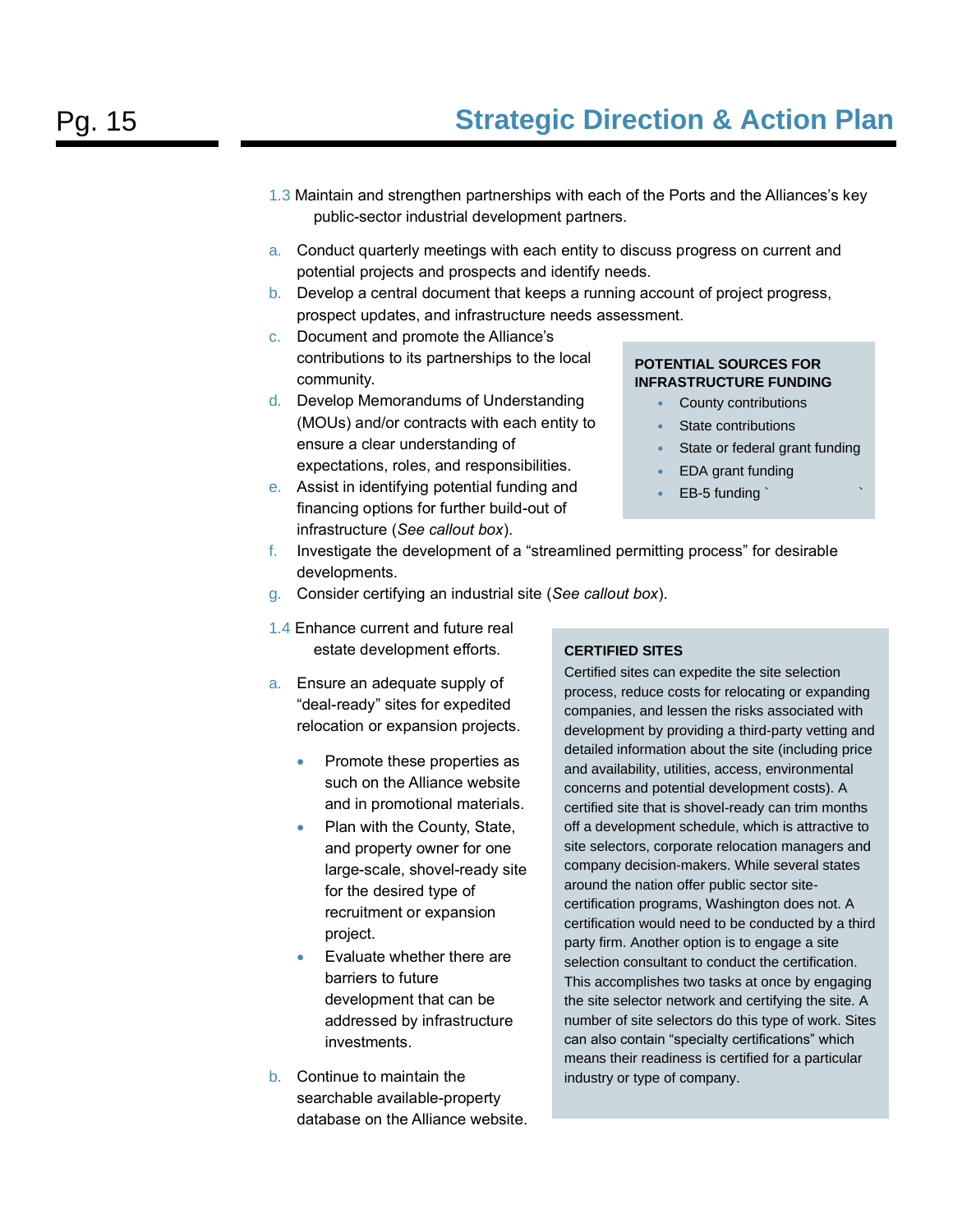- Ensure information is accurate and up-to-date, and that properties all over the county are represented.
- Expand individual property pages to include narrative descriptions, sale and/or lease terms, transportation access, available incentives, and attachments (e.g., aerial maps, promotional materials, etc.)
- As a long-term objective, add functionality to allow users to share properties with others and export PDFs of particular properties.
- c. Protect land that is currently zoned or otherwise designated industrial and commercial office from being rezoned to other uses.

### **Workforce Development**

Developing and strengthening the county's available talent pool is an essential component of driving growth and supporting the community's economy. Throughout the planning process, stakeholders indicated talent and workforce were among the county's biggest challenges. Lewis County stakeholders clearly recognize the pivotal role that talent plays in economic development.

Effective workforce development requires a community-wide effort. It depends upon broad participation, input, and buy-in from multiple workforce-related disciplines within a community, including higher education entities, workforce development boards, local firms, governing bodies, and economic development organizations. The Economic Alliance enjoys positive partnerships with Centralia College, the Pac Mountain Workforce Development Council (WDC), Centralia College Foundation, United Learning Center, The United Way, neighboring

#### lewis county workforce

#### areas for improvement

- High unemployment in comparison to neighboring counties, Washington, and the US
- Shortage of skilled labor
- Median wages lower than the US average in many industries
- Bachelor degree attainment levels lower than the state and nation
	- Attrition of local talent

county workforce development efforts, local human resource consortiums, and staffing agencies. However, more can be done to enhance workforce development efforts in the area.

While Lewis County possesses many enviable education and training assets, as well as a strong community commitment to education and workforce development, the county experiences several challenges regarding talent. The area consistently contends with higher than average unemployment, a lack of skilled labor, average wages, bachelor degree attainment levels below national averages, and significant brain drain.

The strategies below propose actions to facilitate the attraction and retention of a quality workforce, develop and sustain partnerships with higher education institutions and other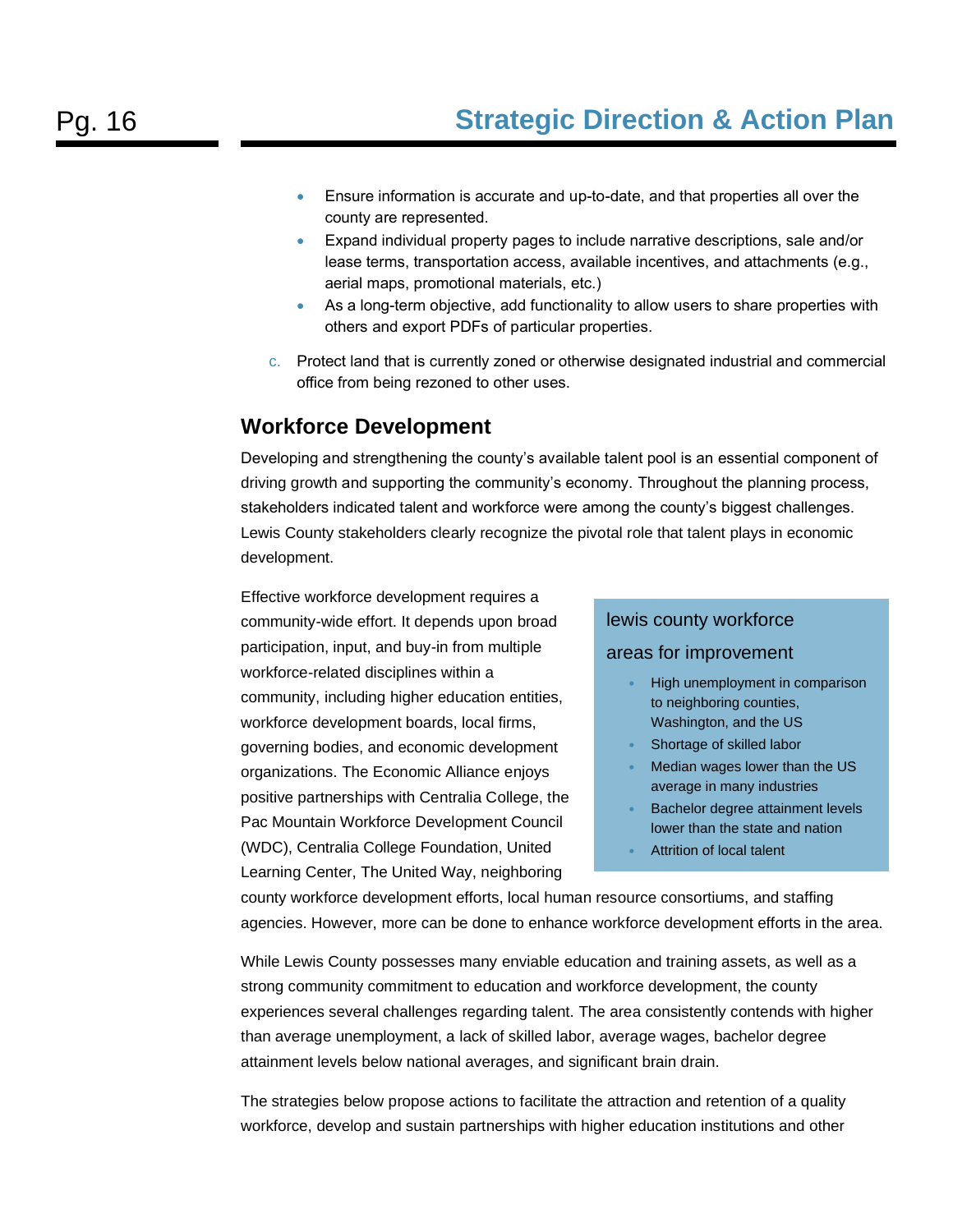workforce entities, and facilitate ongoing enhancements of current training programs and other existing initiatives.

- 2. Facilitate the engagement, development, attraction, and retention of a quality workforce.
	- 2.1 Create or facilitate a regional action plan to better align industry and countywide educational entities.
	- 2.2 Publicize the county's high-demand jobs and career opportunities to help drive students towards the fields of study that support those careers.
	- 2.3 Continue to strive toward closing the gap between the county's labor force availability and the needs of key industry sectors.
	- 2.4 Focus business recruitment efforts, not only on companies paying a higher average wage but also on those that pay a lower average wage but offer unemployed residents a chance to enter the labor force at a practical level and work their way up.
	- 2.5 In tandem with the BRE outreach program, poll businesses to gauge their need for employees and their interest in implementing or expanding internship, apprenticeship, and/or mentorship programs. Prioritize the implementation of these programs at companies that fit the Alliance's target industries. Facilitate connections between STEM school and Centralia College students and interested local employers.
	- 2.6 Identify creative solutions for providing training in work settings to encourage incumbent workers to maintain and enhance their skills (e.g., satellite-provided training program delivered in the workplace).
	- 2.7 Promote participation in regional job fairs and make linkages between employers and interested workers and/or students.
	- 2.8 Support volunteer programs at regional higher education institutions to help link existing students with the needs of the community.
	- 2.9 Develop a database of work-based learning opportunities in the region.
	- 2.10 Ensure a range of housing options exists to accommodate a younger, more mobile population.
	- 2.11 Foster and sustain strategic partnerships with educational entities and workforce-related organizations.
		- Maintain and make advancements to the Alliance's partnership and alignment with Centralia College.
			- (a) Consider relocating the Alliance offices to have closer proximity to the activities of the college.
			- (b) Continue quarterly meetings with college representatives to discuss education and training alignment with the needs of industry.
				- (i) Continue to explore opportunities to partner on grant funding for projects and programs.
		- Sustain and enhance partnerships with local high schools and the Lewis County Young Professionals group.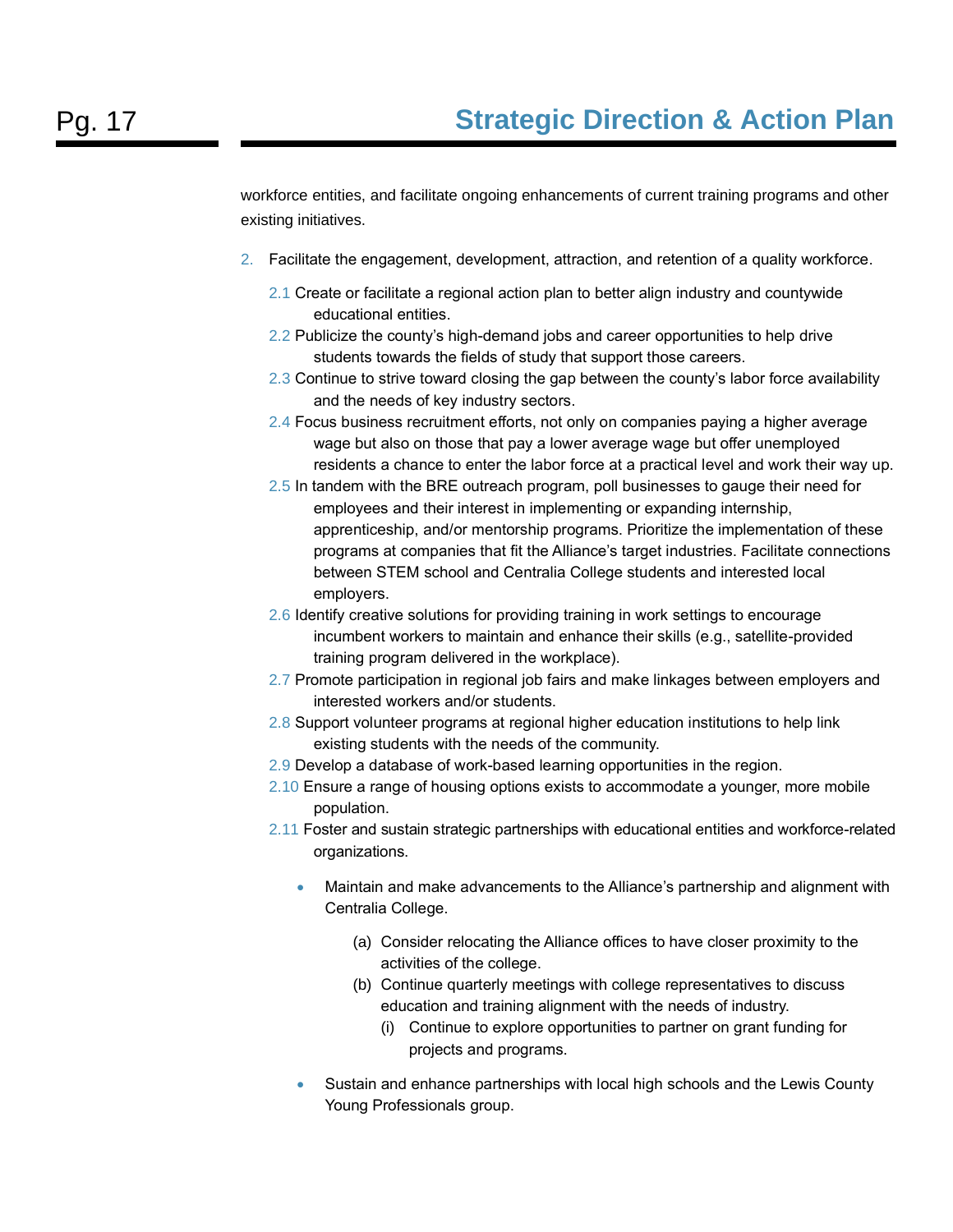- (a) Partner with local high school and college alumni networks to contact former residents and promote career opportunities in Lewis County.
- (b) Consider leveraging an existing ambassador group to implement a social media campaign such as #ComeHomeToLewis or #10ReasonsToReturn. In the posts, highlight such items as new employers, new employment opportunities, and new quality of life amenities.
- (c) Promote job openings and professional opportunities through the Lewis County Young Professionals.
- (d) Facilitate the development of summer internship, apprenticeship, and/or mentorship programs so that college students returning home for the summer can connect with local employers.

# **Public Policy Intiatives**

As a public-private partnership and the County's designated Associate Development Organization (ADO), the Alliance serves a broad constituency. Its leadership must thoughtfully position the organization with a clear understanding of local, state, and national public policy issues. Under its new leadership, the Alliance has an leveraged its unique structure, relationships, and expertise to influence policy at all levels of government, as well as create a unified voice for the county on specific issues.

The following strategy makes recommendations for creating internal guidelines related to the Alliance's desired stance on a variety of public policy issues. This strategy also makes suggestions on thresholds for the Alliance's engagement on public policy, especially those that affect the organization's economic development efforts. Finally, the strategy suggests actions to strengthen Lewis County's positions in state and federal legislative affairs and government resource allocation.

- 3. Determine the organization's internal standards on public policy issues.
	- 3.1 Develop, document, and adopt internal guidelines that reflect the organization's approach to and general stance on public policy issues.
	- a. Consider the unique constraints of the organization's structure (i.e., public/private partnership), and how that influences the approach on public policy issues.
	- b. Determine existing and potential public policy issues that could affect the Alliance and county.
	- c. Determine the Alliance's engagement threshold. Factors to consider include:
		- Does the issue have a positive or negative effect on the Alliance's economic development efforts?
		- Will the issue have a positive or negative effect on the entire county?
		- Is the county united or divided on its stance on the issue?
		- How would the Alliance's position and/or involvement in a public policy issue affect the organization's relationship with its constituency?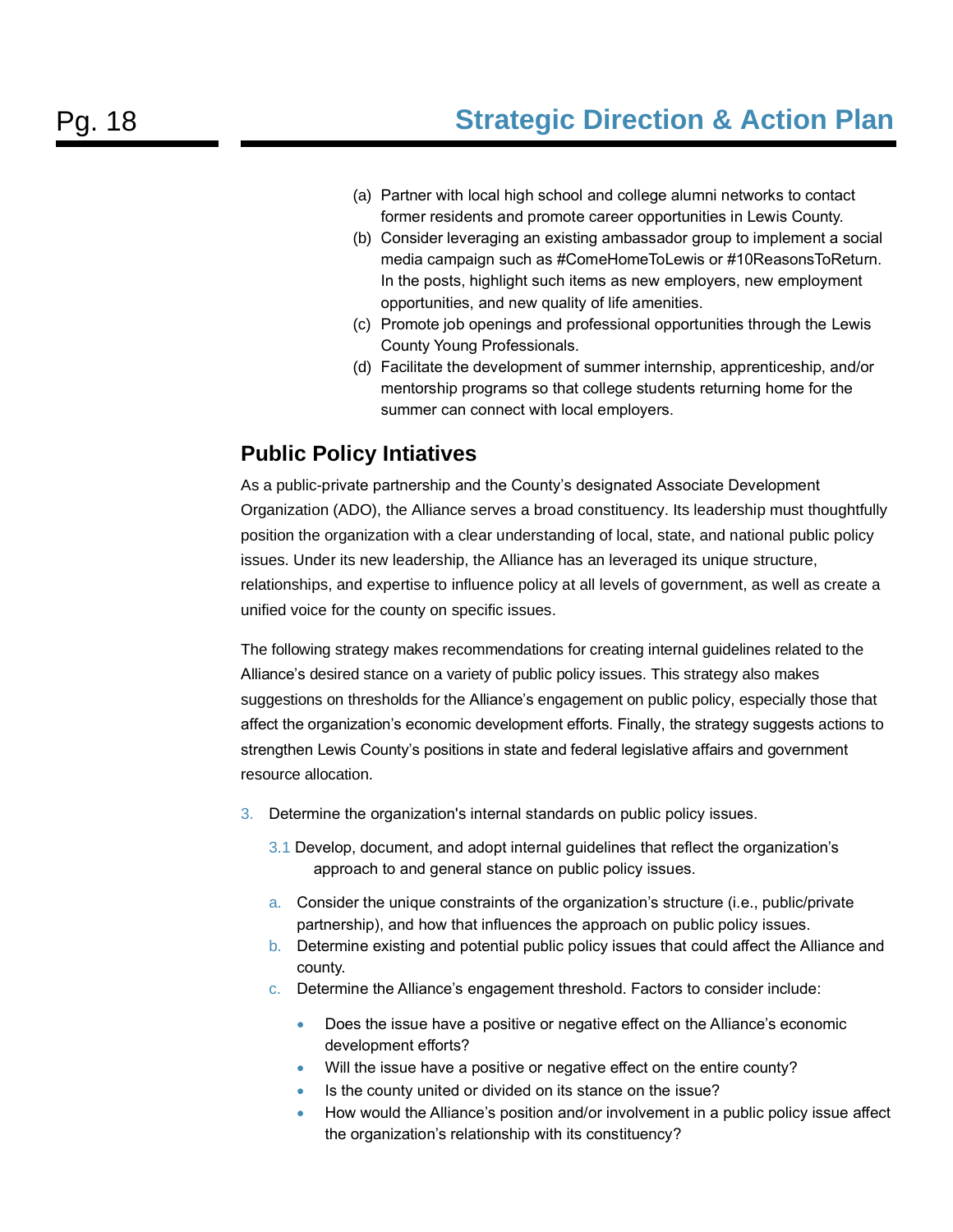- Does the Alliance have a unique and valuable contribution to a policy solution?
- If the Alliance takes a position, is it likely to influence the final decision?
- d. If it's determined that the organization should take a position, assume the position that preserves the organization's long-term interest.
- e. If the organization takes a position, determine the organization's level of engagement and strategic role on the issue (*See callout box*).
- f. Strengthen Lewis County's positions in state and federal legislative affairs and advocate for favorable government resource allocation.
	- Define and document an economic development agenda that reflects the priorities of the county overall.
	- Deliver a consistent message to educate and advise government officials on Lewis County's priority economic development issues.
		- (a) Create talking points and promotional

### Suggested Public Policy Engagement Levels

- **Lead:** position the organization as a lead voice on the issue.
- **Partner:** strategically partner with an individual or group of people with a similar stance and collaboratively advocate for the issue.
- **Facilitate:** assist in convening the appropriate parties to collaborate and act on the issue.
- **Serve:** provide various resources and/or assistance to individuals or groups that are taking a lead role in advocating for the issue.
- **Monitor:** stay abreast of the latest developments of the issue and make ongoing assessments of the organization's best role on the issue.

materials to educate both elected officials and constituents.

- (b) Develop communication templates including white paper formats, legislative summaries, talking points, and press releases.
- Forge and maintain strong connections with elected officials and key agency staff.
	- (a) Convene a group of community partners—businesses, individuals, local governments and countywide institutions—and host an annual legislative trip to Olympia each year. Make appointments with legislators.
	- (b) Develop a legislative database of local, countywide, state, and federal elected officials.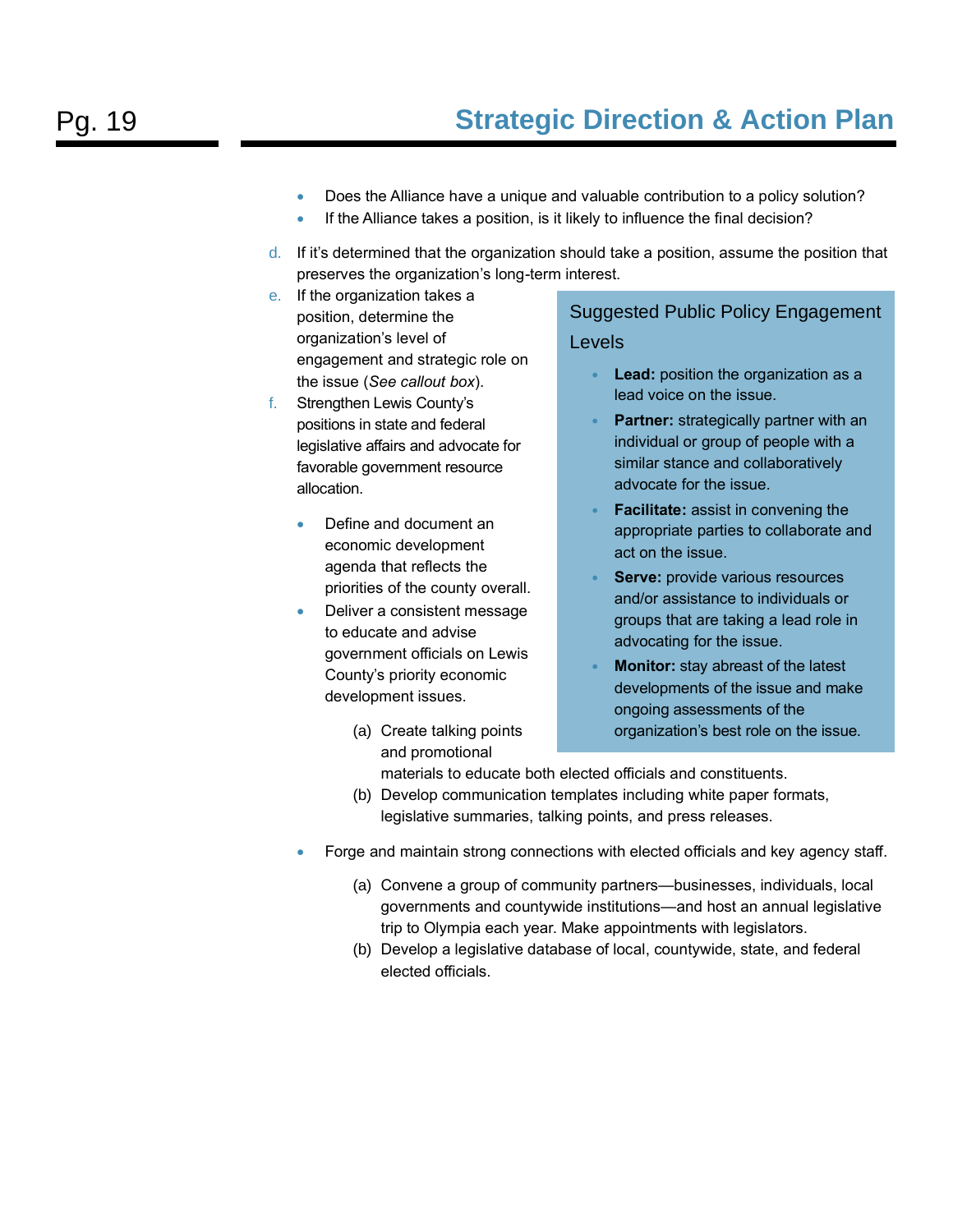# <span id="page-21-0"></span>**Evaluation Framework**

Performance measures used to evaluate the organization's implementation of the CEDS and its impact on the regional economy.

# **Purpose**

Counties must consult cities, towns, port districts, and associate development organizations in order to disburse funds. As per RCW 82.14.370 the funds may only be used to:

- finance "public facilities" that facilitate the creation or the retention of business and jobs
- finance personnel in the office of a county, port district, or associate development organization that facilitate the creation or the retention of business and jobs

# **Public Facilities Definition**

As per RCW 82.14.370 the public facility must be listed under the county economic development plan or the capital facilities plan and examples are included below:

- bridges, roads, railroads, and transportation infrastructure
- domestic & industrial water facilities, sanitary sewer facilities, and storm sewer facilities
- research, testing, training, and incubation facilities in innovation partnership zones (RCW 43.330.270)
- electrical facilities, natural gas facilities, telecommunications infrastructure, earth stabilization
- commercial infrastructure, port facilities, buildings, structures

# **Attorney General's Office**

As per the 2001 opinion of the Washington State Attorney General's Office the following are uses as defined in the statute:

- capital facilities costs, including acquisition, construction, rehabilitation, alteration, expansion, or improvements of public facilities;
- costs of development and improvement for the public facilities;
- project-specific environmental costs;
- land use and permitting costs;
- costs of site planning and analysis;
- project design, including feasibility and marketing studies and plans, and debt and revenue impact analysis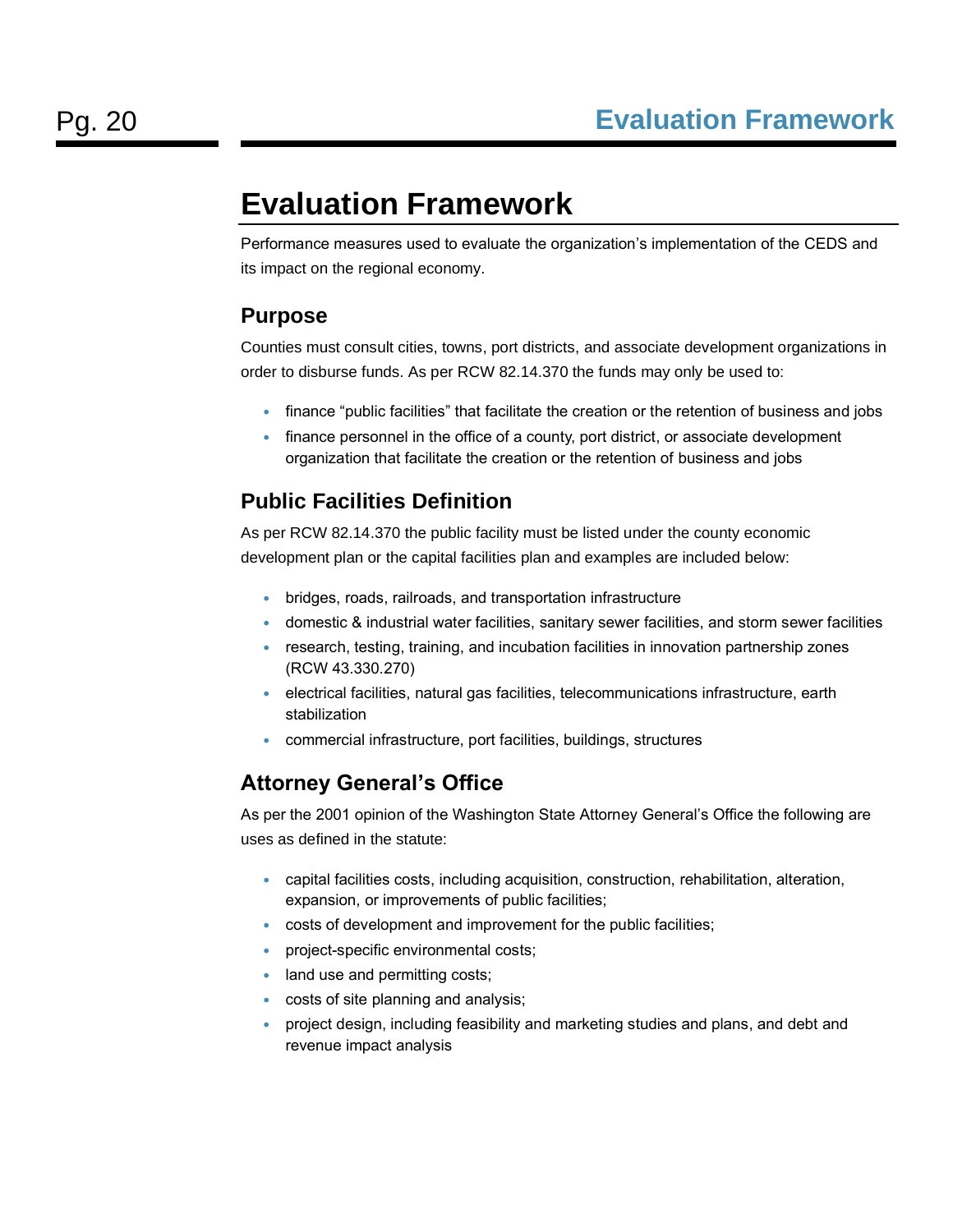# **Does Your Project Qualify?**

Per RCW 82.14.370 the .09 funds may only be used to:

- finance public facilities that facilitate the creation or the retention of business and jobs
- finance personnel in the office of a county, port district, or associate development organizations that facilitate the creation or the retention of business and jobs

# **Which Public Facility Is Your Project?**

The public facility must be specifically listed under RCW 82.14.370 and listed under the county economic development plan (or capital facilities plan). Please select the criteria which correspond to your project.

| <b>Bridges</b>                   | Domestic water<br>facilities   | Research<br>facilities   | Electrical facilities                | Earth<br>stabilization |
|----------------------------------|--------------------------------|--------------------------|--------------------------------------|------------------------|
| Roads                            | Industrial water<br>facilities | Testing<br>facilities    | Natural gas facilities               | <b>Buildings</b>       |
| Railroads                        | Sanitary sewer<br>facilities   | Training<br>facilities   | Telecommunications<br>infrastructure | <b>Structures</b>      |
| Transportation<br>infrastructure | Storm sewer<br>facilities      | Incubation<br>facilities | Commercial infrastructure            | Port facilities        |

# **How Can The Money Be Used For Your Public Facility Project?**

The Washington State Attorney General 2001 No.5 opinion states that the funds for this statute may only be used in the following ways. Please select the criteria which correspond to your project.

| project-specific environmental costs | costs of site planning & analysis | land use & permitting |
|--------------------------------------|-----------------------------------|-----------------------|
|                                      |                                   | costs                 |
|                                      |                                   |                       |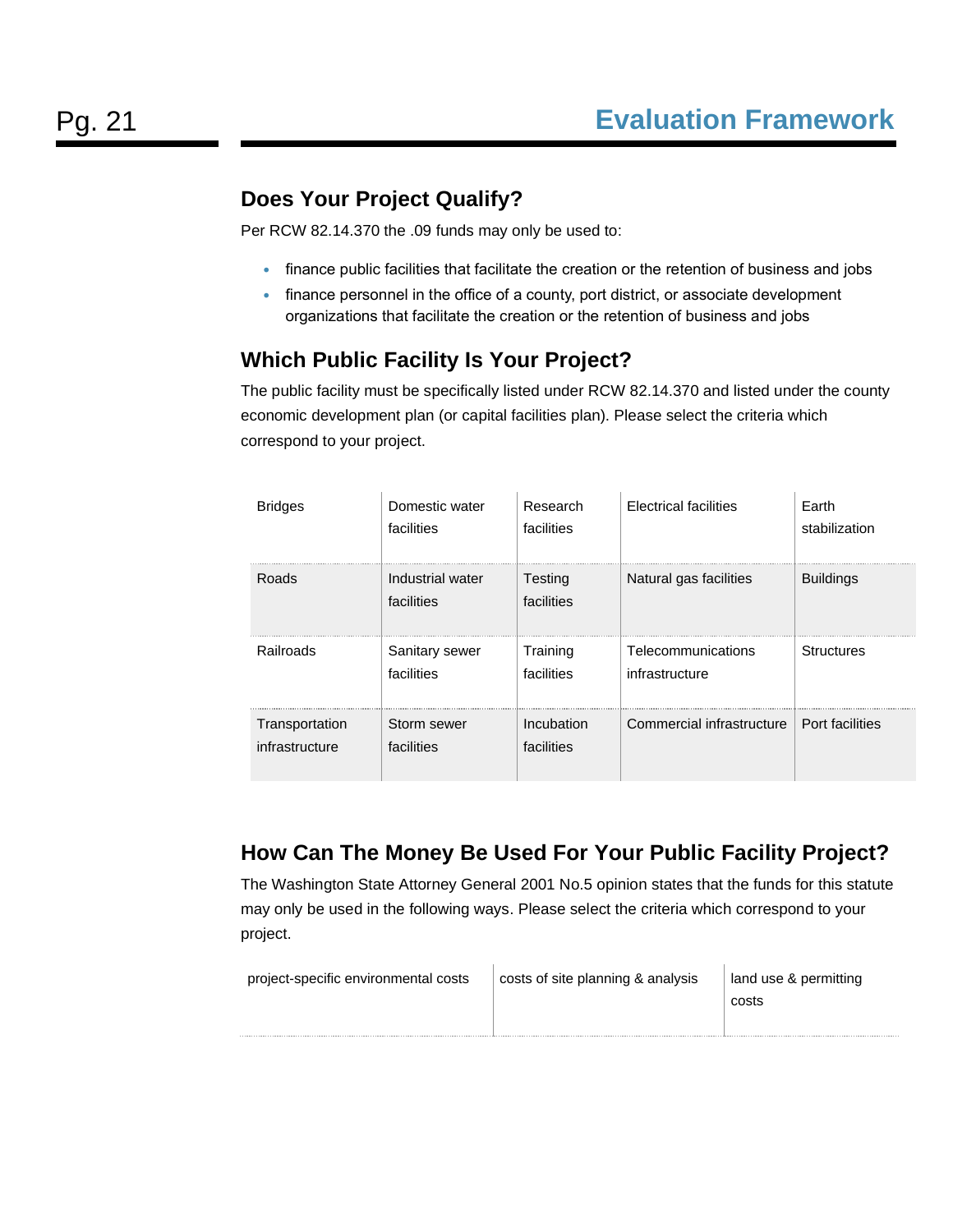| capital facilities costs, including       | project design, including feasibility | costs of development & |
|-------------------------------------------|---------------------------------------|------------------------|
| acquisition, construction,                | and marketing studies & plans,        | improvement for the    |
| rehabilitation, alteration, expansion, or | and debt & revenue impact             | public facilities      |
| improvements of public facilities         | analysis                              |                        |
|                                           |                                       |                        |

# **What is your "Public Facilities" project?**

Please provide a brief description of your project in the space below.

Description:

# **How Will This Project Create Or Retain Business Or Jobs?**

"Jobs" are defined by the .09 advisory committee as employment that produces products and services and exports products and services outside of Lewis County that results in new money coming into the community. This is traditionally manufacturing, logistics, and other production facilities. This typically excludes; retail and service sectors and other tertiary jobs producers.

| Description: |                               |                                |
|--------------|-------------------------------|--------------------------------|
| Category     | Created (1 yr.) - Name/Number | Retained (1 yr.) - Name/Number |

| <b>Category</b>                                  | Created (1 yr.) - Name/Number | Retained (1 yr.) - Name/Number |
|--------------------------------------------------|-------------------------------|--------------------------------|
| <b>Businesses</b>                                |                               |                                |
| Direct full time Jobs,<br>Direct part time jobs, |                               |                                |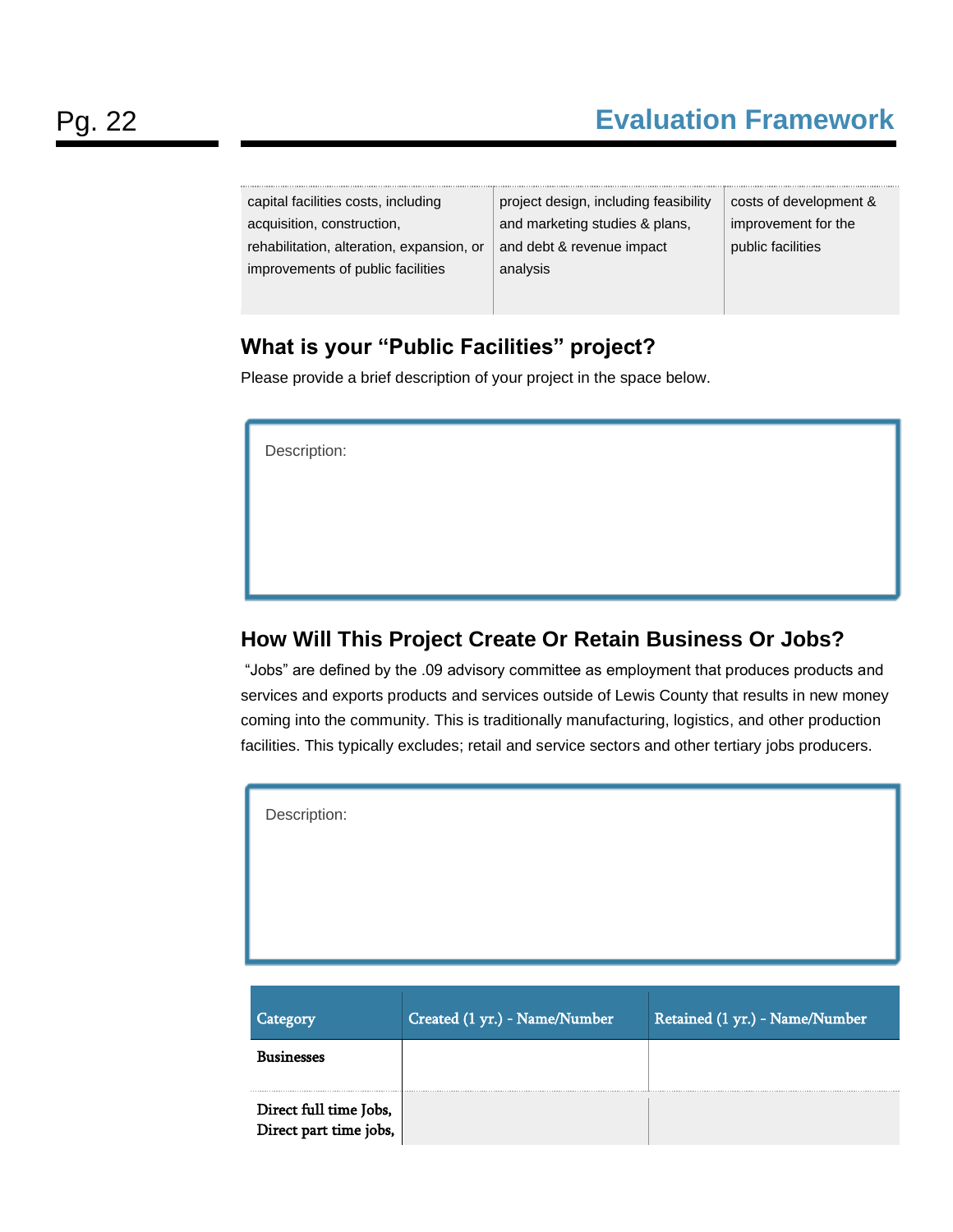| Category      | Created (1 yr.) - Name/Number | Retained (1 yr.) - Name/Number |
|---------------|-------------------------------|--------------------------------|
| Indirect Jobs |                               |                                |

# **What Will Be The Cost Of The Project?**

The County Commission may disburse funds as both grants and loans. No funding will exceed \$600,000 unless it is deemed an extraordinary circumstance by the County Commission. The County negotiates the terms of each award. This may include interest rates or disbursement schedule.

| Total Project Cost: |  | Requested Amount:       |         |  |
|---------------------|--|-------------------------|---------|--|
|                     |  | Grant (Limit \$200,000) | Amount: |  |

# **What Is The Timeline To Completion?**

Articulate the projected timeline of for this project as well as its completion date.

Description: